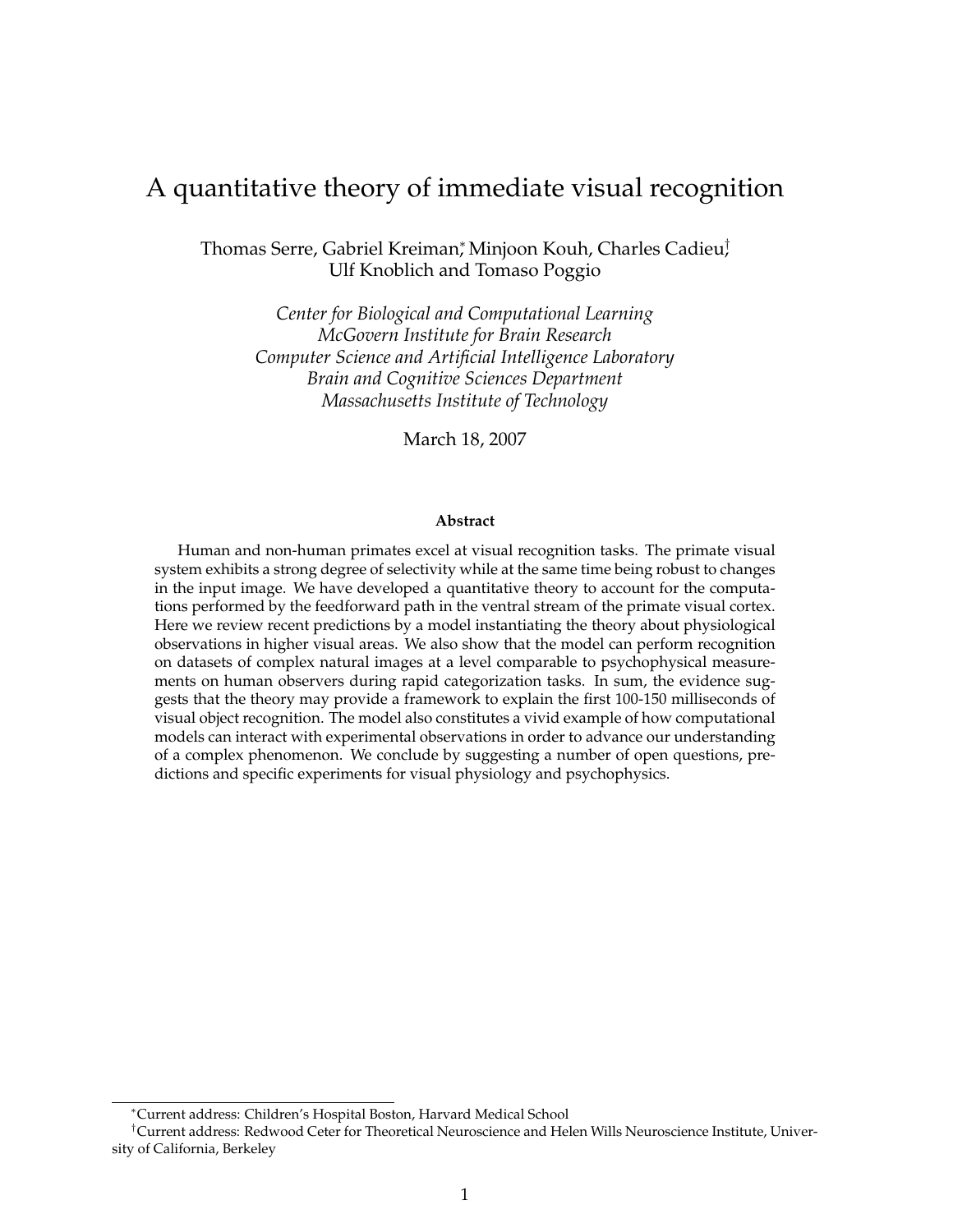## **1 Introduction**

The primate visual system rapidly and effortlessly recognizes a large number of diverse objects in cluttered, natural scenes. In particular, it can easily categorize images or parts of them, for instance as an office scene or a face within that scene, and identify a specific object. This remarkable ability is evolutionarily important since it allows us to distinguish friend from foe and identify food targets in complex, crowded scenes. Despite the ease with which we see, visual recognition – one of the key issues addressed in computer vision – is quite difficult for computers. The problem of object recognition is even more difficult from the point of view of neuroscience, since it involves several levels of understanding from the information processing or computational level to circuits and biophysical mechanisms. After decades of work in different brain areas ranging from the retina to higher cortical areas, the emerging picture of how cortex performs object recognition is becoming too complex for any simple qualitative "mental" model.

A quantitative, computational theory can provide a much needed framework for summarizing and integrating existing data and for planning, coordinating and interpreting new experiments. Models are powerful tools in basic research, integrating knowledge across several levels of analysis – from molecular to synaptic, cellular, systems and to complex visual behavior. In this paper, we describe a quantitative theory of object recognition in primate visual cortex that (1) bridges several levels of understanding from biophysics to physiology and behavior and (2) achieves human level performance in rapid recognition of complex natural images. The theory is restricted to the feedforward path of the ventral stream and therefore to the first 100- 150 ms of visual recognition; it does not describe top-down influences, though it should be, in principle, capable of incorporating them.

In contrast to other models that address the computations in any one given brain area (such as primary visual cortex) or attempt to explain a particular phenomenon (such as contrast adaptation or a specific visual illusion), we describe here a large-scale neurobiological model that attempts to describe the basic processes across multiple brain areas. One of the initial key ideas in this and many other models of visual processing (Fukushima, 1980; Perrett and Oram, 1993; Mel, 1997; Wallis and Rolls, 1997; Riesenhuber and Poggio, 1999) comes from the pioneering physiological studies and models of Hubel and Wiesel (1962).

Following their work on striate cortex, they proposed a hierarchical model of cortical organization. They described a hierarchy of cells within the primary visual cortex: at the bottom of the hierarchy, the radially symmetric cells behave similarly to cells in the thalamus and respond best to small spots of light. Second, the simple cells which do not respond well to spots of light but require bar-like (or edge-like) stimuli at a particular orientation, position and phase (*i.e.,* white bar on a black background or dark bar on a white background). In turn, complex cells are also selective for bars at a particular orientation but they are insensitive to both the location and the phase of the bar within their receptive fields. At the top of the hierarchy, hypercomplex cells not only respond to bars in a position and phase invariant way like complex cells, but are also selective for bars of a particular length (beyond a certain length their response starts to decrease). Hubel & Wiesel suggested that such increasingly complex and invariant object representations could be progressively built by integrating convergent inputs from lower levels. For instance, position invariance at the complex cell level could be obtained by pooling over simple cells at the same preferred orientation but at slightly different positions. The main contribution from this and other models of visual processing (Fukushima, 1980; Perrett and Oram, 1993; Mel, 1997; Wallis and Rolls, 1997; Riesenhuber and Poggio, 1999) has been to extend the notion of hierarchy beyond V1 to extrastriate areas and show how this can explain the tuning properties of neurons in higher areas of the ventral stream of the visual cortex.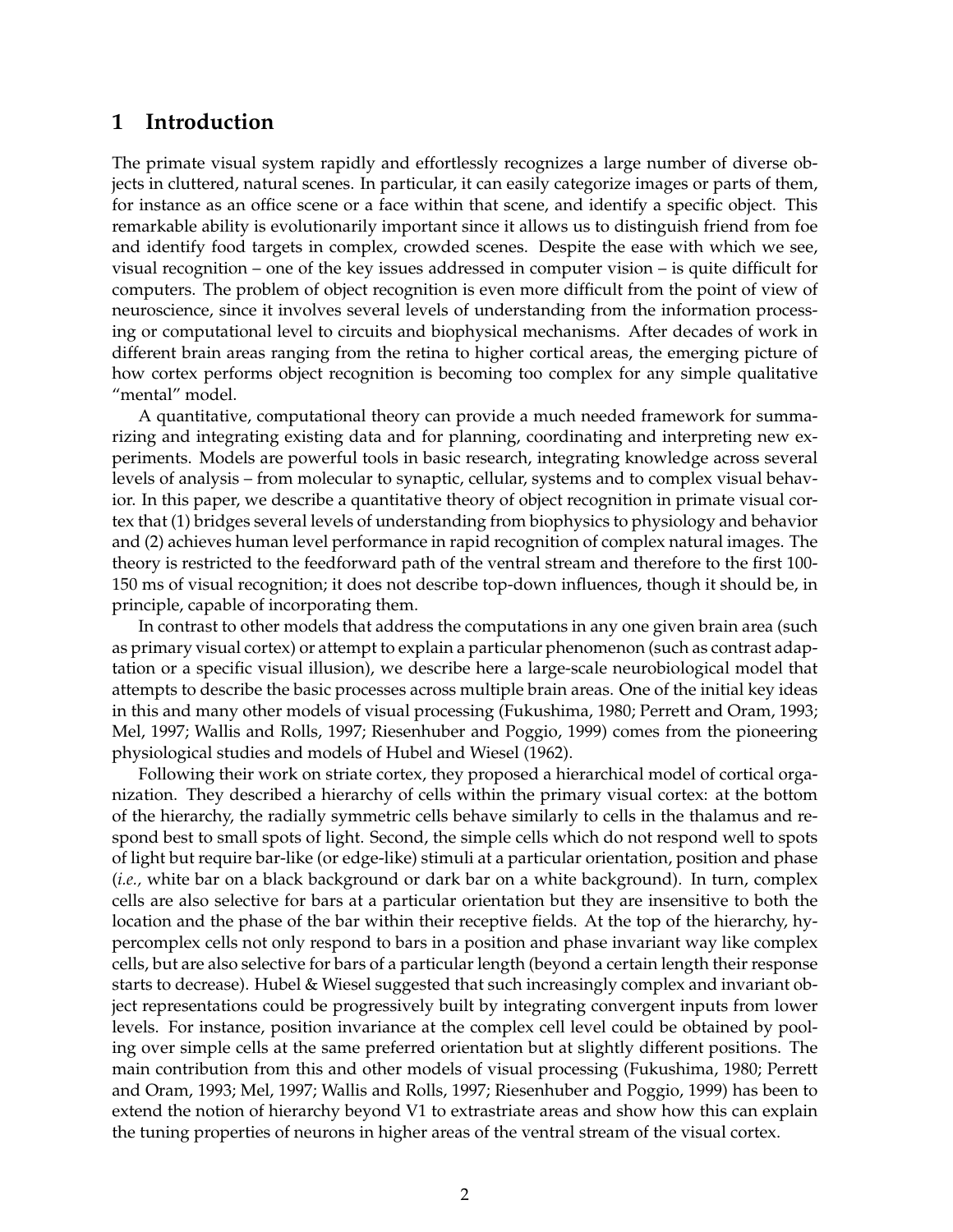A number of biologically-inspired algorithms have been described (Fukushima, 1980; Le-Cun et al., 1998; Ullman et al., 2002; Wersing and Koerner, 2003), *i.e.,* systems which are only qualitatively constrained by the anatomy and physiology of the visual cortex. However, there have been very few neurobiologically plausible models (Perrett and Oram, 1993; Olshausen et al., 1993; Mel, 1997; Wallis and Rolls, 1997; Riesenhuber and Poggio, 1999; Thorpe, 2002; Amit and Mascaro, 2003) that try to address a generic, high-level computational function such as object recognition by summarizing and integrating a large body of data from different levels of understanding. What should a general theory of biological object recognition be able to explain? It should be constrained to match data from anatomy and physiology at different stages of the ventral stream as well as human performance in complex visual tasks such as object recognition. The theory we propose may well be incorrect. Yet it represents a set of claims and ideas that deserve to be either falsified or further developed and refined.

The scope of the current theory is limited to "immediate recognition", *i.e.,* to the first 100-150 ms of the flow of information in the ventral stream. This is behaviorally equivalent to considering "rapid categorization" tasks for which presentation times are fast and back-projections are likely to be inactive (Lamme and Roelfsema, 2000). For such tasks, presentation times do not allow sufficient time for eye movements or shifts of attention (Potter, 1975). Furthermore, EEG studies (Thorpe et al., 1996) provide evidence that the human visual system is able to solve an object detection task – determining whether a natural scene contains an animal or not – within 150 ms. Extensive evidence shows that the responses of inferior temporal (IT) cortex neurons begin 80-100 ms after onset of the visual stimulus (Perrett et al., 1992). Furthermore, the neural responses at the IT level are tuned to the stimulus essentially from response onset (Keysers et al., 2001). Recent data (Hung et al., 2005) show that the activity of small neuronal populations in IT (around 100 randomly selected cells) over very short time intervals from response onset (as small as 12.5 ms) contains surprisingly accurate and robust information supporting visual object categorization and identification tasks. Finally, rapid detection tasks, *e.g.,* animal *vs.* non-animal (Thorpe et al., 1996), can be carried out without top-down attention (Li et al., 2002). We emphasize that none of these rules out the use of local feedback – which is in fact used by the circuits we propose for the two main operations postulated by the theory (see section 2) – but suggests a hierarchical forward architecture as the core architecture underlying "immediate recognition".

We start by presenting the theory in section 2: we describe the architecture of a model implementing the theory, its two key operations and its learning stages. We briefly review the evidence about the agreement of the model with single cell recordings in visual cortical areas (V1, V2, V4) and describe in more detail how the final output of the model compares to the responses in IT cortex during a decoding task that attempts to identify or categorize objects (section 3). In section 4, we further extend the approach to natural images and show that the model performs surprisingly well in complex recognition tasks and is competitive with some of the best computer vision systems. As an ultimate and more stringent test of the theory, we show that the model predicts the level of performance of human observers on a rapid categorization task. The final section 5 discusses the state of the theory, its limitations, a number of open questions including critical experiments, and its extension to include top-down effects and cortical back-projections.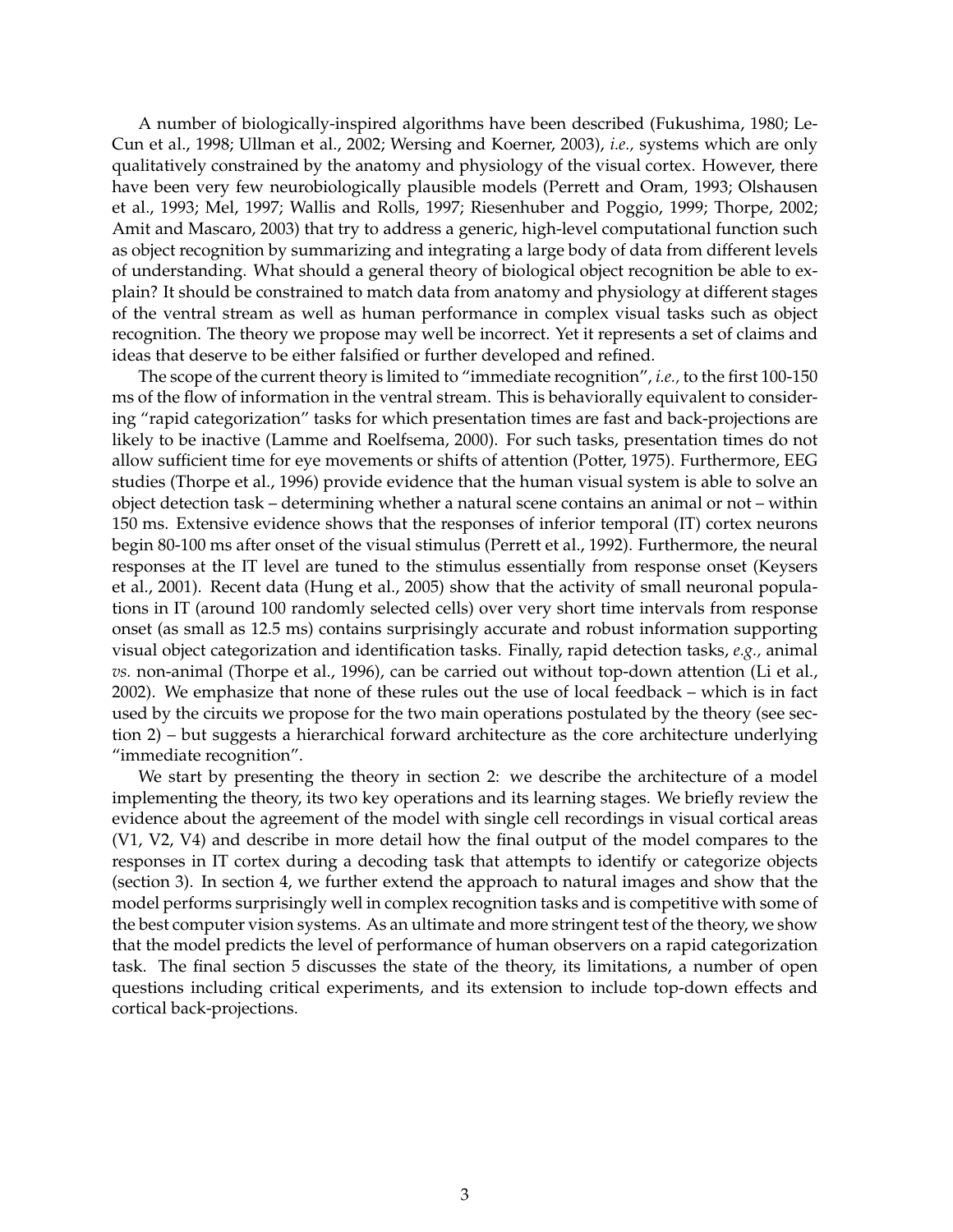## **2 A quantitative framework for the ventral stream**

#### **2.1 Organization of the ventral stream of visual cortex**

Object recognition in cortex is thought to be mediated by the ventral visual pathway (Ungerleider and Haxby, 1994). Information from the retina is conveyed to the lateral geniculate nucleus in the thalamus and then to primary visual cortex, V1. Area V1 projects to visual areas V2 and V4, and V4 in turn projects to IT, which is the last exclusively visual area along the ventral stream (Felleman and van Essen, 1991). Based on physiological and lesion experiments in monkeys, IT has been postulated to play a central role in object recognition (Schwartz et al., 1983). It is also a major source of input to prefrontal cortex (PFC) which is involved in linking perception to memory and action (Miller, 2000).

Neurons along the ventral stream (Perrett and Oram, 1993; Tanaka, 1996; Logothetis and Sheinberg, 1996) show an increase in receptive field size as well as in the complexity of their preferred stimuli (Kobatake and Tanaka, 1994). Hubel and Wiesel (1962) first described *simple cells* in V1 with small receptive fields that respond preferentially to oriented bars. At the top of the ventral stream, IT cells are tuned to complex stimuli such as faces and other objects (Gross et al., 1972; Desimone et al., 1984; Perrett et al., 1992).

A hallmark of the cells in IT is the robustness of their firing over stimulus transformations such as scale and position changes (Perrett and Oram, 1993; Logothetis et al., 1995; Tanaka, 1996; Logothetis and Sheinberg, 1996). In addition, as other studies have shown, most neurons show specificity for a certain object view or lighting condition (Hietanen et al., 1992; Perrett and Oram, 1993; Logothetis et al., 1995; Booth and Rolls, 1998) while other neurons are viewinvariant and in agreement with earlier predictions (Poggio and Edelman, 1990). Whereas view-invariant recognition requires visual experience of the specific novel object, significant position and scale invariance seems to be immediately present in the view-tuned neurons (Logothetis et al., 1995) without the need of visual experience for views *of the specific object* at different positions and scales, see also (Hung et al., 2005).

In summary, the accumulated evidence points to four, mostly accepted, properties of the feedforward path of the ventral stream architecture: a) a hierarchical build-up of invariances first to position and scale and then to viewpoint and other transformations; b) an increasing selectivity, originating from inputs from previous layers and areas, with a parallel increase in both the size of the receptive fields and in the complexity of the optimal stimulus; c) a basic feedforward processing of information (for "immediate recognition" tasks); d) plasticity and learning probably at all stages with a time scale that decreases from V1 to IT and PFC.

#### **2.2 Architecture and model implementation**

The physiological data summarized in the previous section, together with computational considerations on image invariances, lead to a theory which summarizes and extends several previously existing neurobiological models (Hubel and Wiesel, 1962; Poggio and Edelman, 1990; Perrett and Oram, 1993; Mel, 1997; Wallis and Rolls, 1997; Riesenhuber and Poggio, 1999) and biologically motivated computer vision approaches (Fukushima, 1980; LeCun et al., 1998; Ullman et al., 2002). The theory maintains that:

1. One of the main functions of the ventral stream pathway is to achieve an exquisite tradeoff between selectivity and invariance at the level of shape-tuned and invariant cells in IT from which many recognition tasks can be readily accomplished; the key computational issue in object recognition is to be able to finely discriminate between different objects or object classes while at the same time being tolerant to object transformations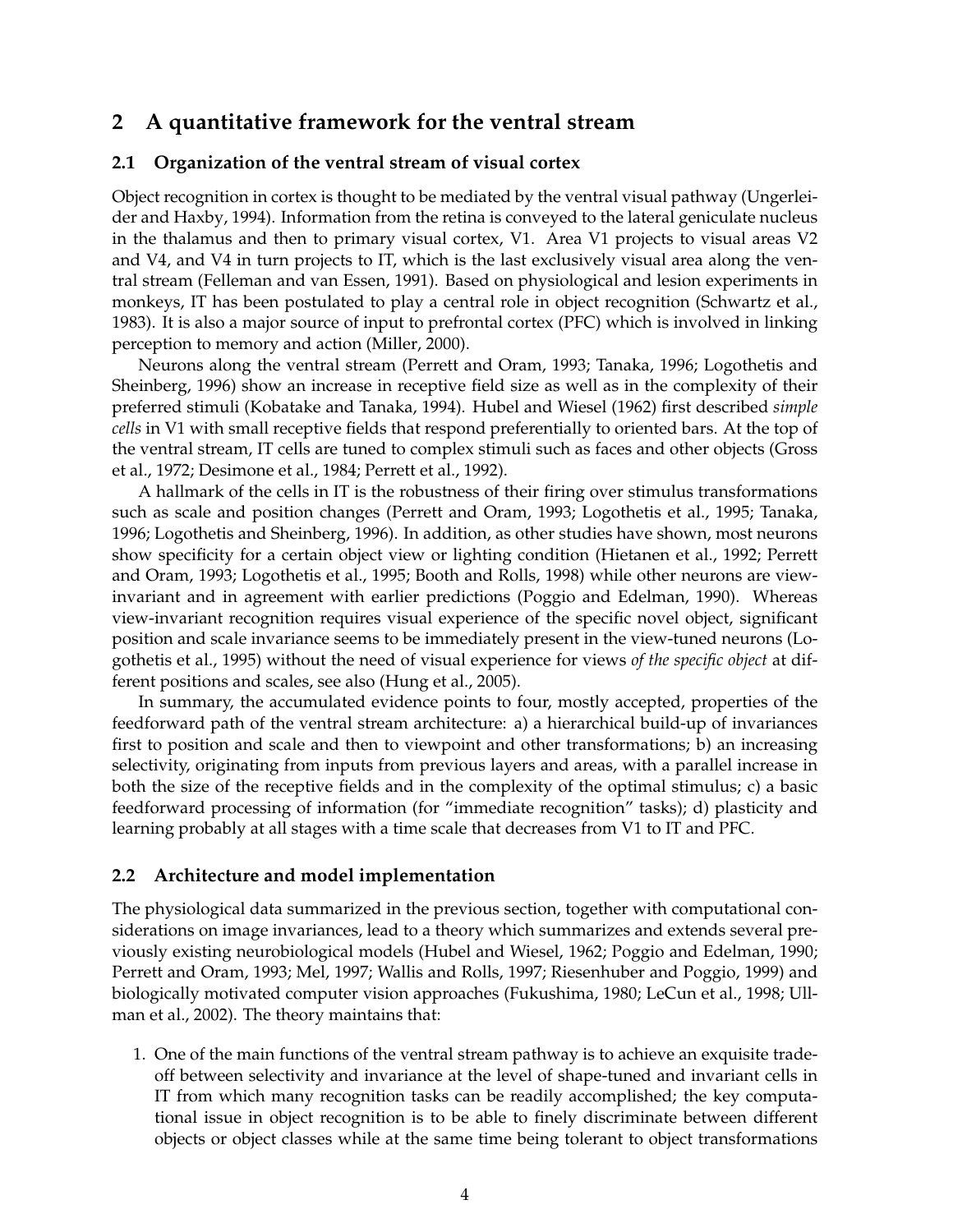such as scaling, translation, illumination, viewpoint changes, changes in context and clutter, non-rigid transformations (such as a change of facial expression) and, for the case of categorization, also to shape variations within a class.

- 2. The underlying architecture is hierarchical, with a series of stages that gradually increase invariance to object transformations and tuning to more specific and complex *features*.
- 3. There exist at least two main functional types of units, *simple* and *complex*, which represent the result of two main operations to achieve selectivity (*S* layer) and invariance (*C* layer). The two corresponding operations are a (bell-shaped) Gaussian-like TUNING of the simple units and a MAX-like operation for invariance to position, scale and clutter (to a certain degree) of the complex units.

#### **2.2.1 Two basic operations for selectivity and invariance**

**The** *simple S* **units** perform a TUNING operation over their afferents to build object-selectivity. The *S* units receive convergent inputs from retinotopically organized units tuned to *different preferred stimuli* and combine these *subunits* with a bell-shaped tuning function, thus increasing object selectivity and the complexity of the preferred stimulus. Neurons with a Gaussian-like bell-shaped tuning are prevalent across cortex. For instance, simple cells in V1 exhibit a Gaussian tuning around their preferred orientation; cells in AIT are typically tuned around a particular view of their preferred object. From the computational point of view, Gaussian-like tuning profiles may be key in the generalization ability of the cortex. Indeed, networks that combine the activity of several units tuned with a Gaussian profile to different training examples have proved to be a powerful learning scheme (Poggio and Edelman, 1990).

**The** *complex C* **units** perform a MAX-like operation over their afferents to gain invariance to several object transformations. The complex *C* units receive convergent inputs from retinotopically organized *S* units tuned to the *same preferred stimulus* but at slightly different positions and scales and combine these subunits with a MAX-like operation, thereby introducing tolerance to scale and translation. The existence of a MAX operation in visual cortex was proposed by (Riesenhuber and Poggio, 1999) from theoretical arguments (and limited experimental evidence (Sato, 1989)) and was later supported experimentally in both V4 (Gawne and Martin, 2002) and V1 at the complex cell level (Lampl et al., 2004).

A *gradual* increase in both selectivity and invariance, to 2D transformations, as observed along the ventral stream and as obtained in the model by interleaving the two key operations, is critical for avoiding both a combinatorial explosion in the number of units and the binding problem between features. Below we shortly give idealized mathematical expressions for the operations.

**Idealized mathematical descriptions of the two operations:** In the following, we denote by y the response of a unit (simple or complex). The set of inputs to the cell (*i.e.,* presynaptic units) are denoted with subscripts  $j = 1, ..., N$ . When presented with a pattern of activity  $\mathbf{x} = (x_1, \dots, x_N)$  as input, an idealized and static description of a complex unit response y is given by:

$$
y = \max_{j=1,\dots,N} x_j \tag{1}
$$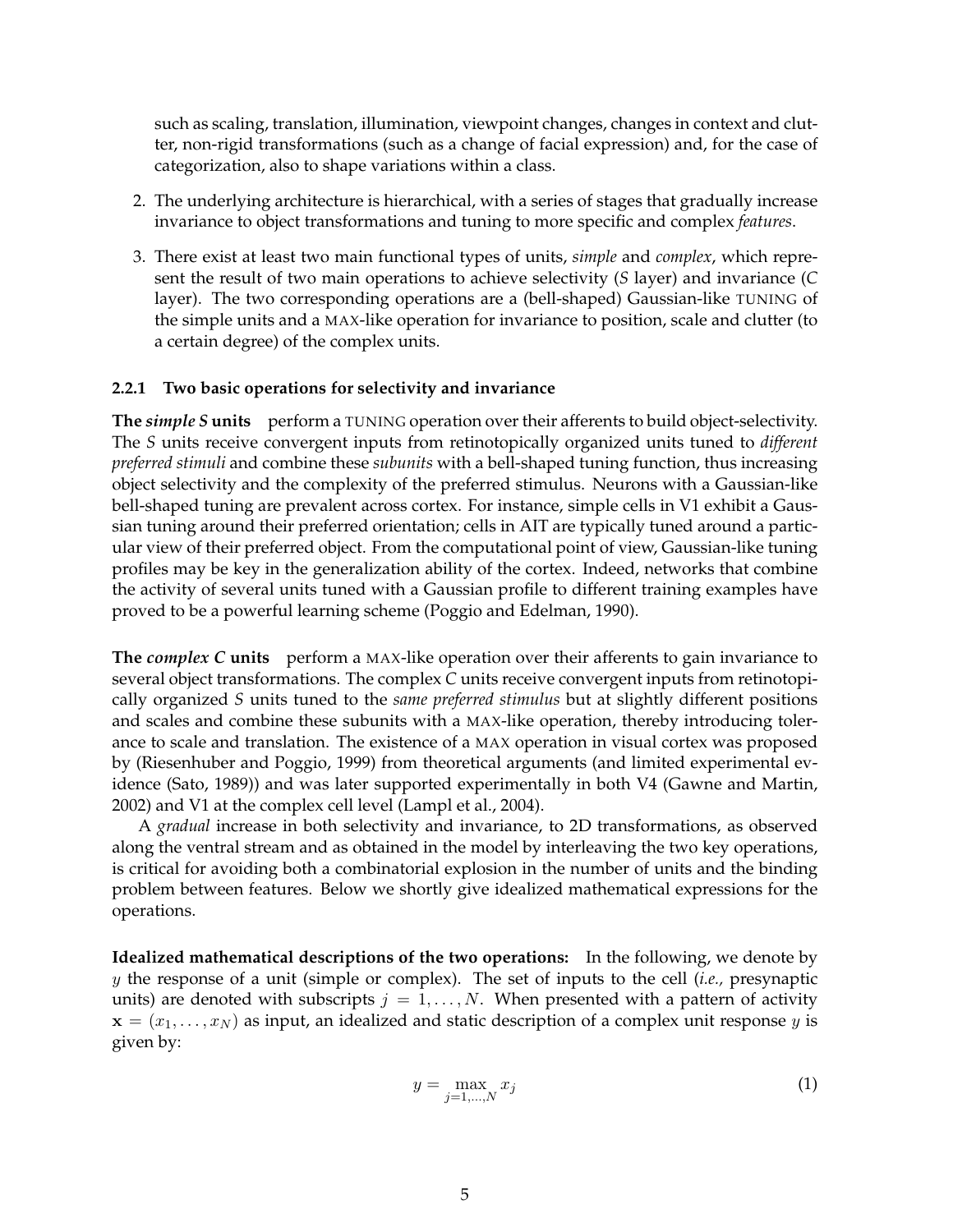As mentioned above, for a complex cell, the inputs  $x_j$  are retinotopically organized (selected from an  $m \times m$  grid of afferents with the same selectivity). For instance, in the case of a V1like complex cell tuned to a horizontal bar, all input subunits are tuned to a horizontal bar but at slightly different positions and scales. Similarly, an idealized description of a simple unit response is given by:

$$
y = \exp\left(-\frac{1}{2\sigma^2} \sum_{j=1}^{N} (w_j - x_j)^2\right)
$$
 (2)

 $\sigma$  defines the sharpness of the TUNING of the unit around its preferred stimulus corresponding to the synaptic strengths  $w = (w_1, \dots, w_N)$ . As for complex cells, the subunits of the simple cells are also retinotopically organized (selected from an  $m \times m$  grid of possible afferents). In contrast with complex cells, the subunits of a simple cell have different selectivities to increase the complexity of the preferred stimulus. For instance, for the  $S_2$  units, the subunits are V1like complex cells at different preferred orientations. The response of a simple unit is maximal when the current pattern of input x matches exactly the synaptic weights w (for instance the frontal view of a face) and decreases with a bell-shaped profile as the pattern of input becomes more dissimilar (as the face is rotated away from the preferred view).

Both of these mathematical descriptions are only meant to describe the response behavior of cells at a phenomenological level. Plausible biophysical circuits for the TUNING and MAX operations have been proposed based on feedforward and/or feedback shunting inhibition combined with normalization (see (Serre et al., 2005) and references therein).

#### **2.2.2 Building a dictionary of shape-components from V1 to IT**

The overall architecture is sketched in Figure 1 and reflects the general organization of the visual cortex in a series of layers from V1 to IT and PFC. Colors encode the tentative correspondences between the functional primitives of the theory (right) and the structural primitives of the ventral stream in the primate visual system (Felleman and van Essen, 1991) (left, modified from (Gross, 1998)). Below we give a brief description of a model instantiating the theory. The reader should refer to (Serre, 2006) for a more complete description of the architecture and detailed parameter values.

The first stage of simple units  $(S_1)$ , corresponding to the classical simple cells of Hubel & Wiesel, represents the result of the first tuning operation. Each  $S_1$  cell is tuned in a Gaussianlike way to a bar (a gabor) of one of four possible orientations. Each of the complex units in the second layer  $(C_1)$ , corresponding to the classical complex cells of Hubel & Wiesel, receives, within a neighborhood, the outputs of a group of simple units in the first layer at slightly different positions and sizes but with the same preferred orientation. The operation is a nonlinear max-like operation (see Eq. 1) which increases invariance to local changes in position and scale while maintaining feature specificity.

#### PLEASE INSERT FIGURE 1 ABOUT HERE

At the next simple cell layer  $(S_2)$ , the units pool the activities of several complex units  $(C_1)$ with weights dictated by the unsupervised learning stage (see below), yielding selectivity to more complex patterns such as combinations of oriented lines. Simple units in higher layers  $(S_3 \text{ and } S_4)$  combine more and more complex features with a Gaussian tuning function (see Eq. 2), while the complex units ( $C_2$  and  $C_3$ ) pool their afferents through a max-like function (see Eq. 1), providing increasing invariance to position and scale. In the model, the two layers alternate (see (Riesenhuber and Poggio, 1999)). Besides the main route that follows stages along the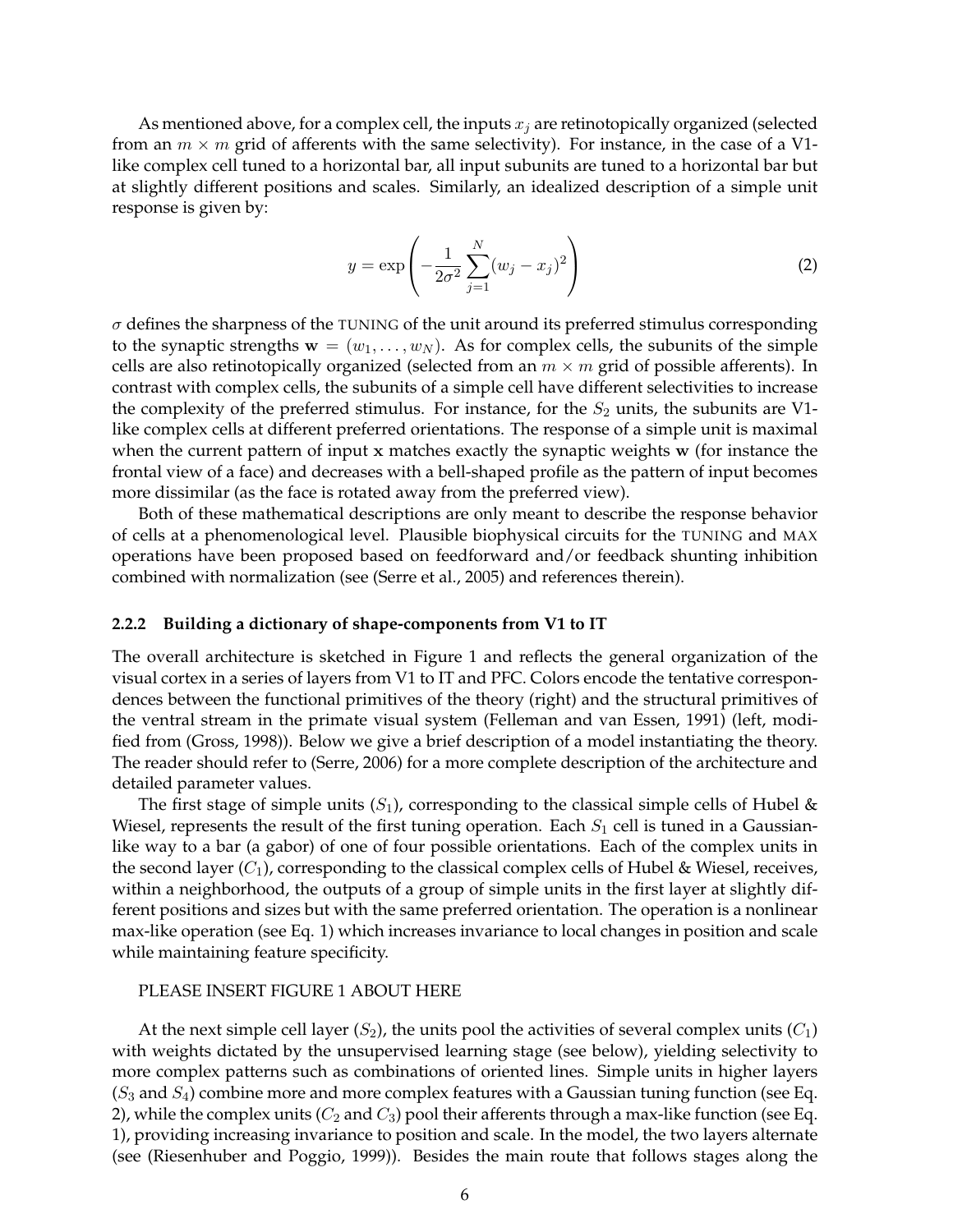hierarchy of the ventral stream step-by-step, there are several routes which *bypass* some of the stages, *e.g.,* direct projections from V2 to posterior IT (bypassing V4) and from V4 to anterior IT (bypassing posterior IT cortex). In the model, such *bypass* routes correspond, for instance, to the projections from the  $C_1$  layer to the  $S_{2b}$  and then  $C_{2b}$  layers. Altogether the various layers in the architecture – from V1 to IT – create a large and redundant dictionary of features with different degrees of selectivity and invariance.

Although the present implementation follows the hierarchy of Figure 1, the ventral stream's hierarchy may not be as strict. For instance there may be units with relatively complex receptive fields already in V1 (Mahon and DeValois, 2001; Victor et al., 2006). A mixture of cells with various levels of selectivity has also commonly been reported in V2, V4 and IT (Tanaka, 1996; Hegdé and van Essen, 2006). In addition, it is likely that the same stimulus-driven learning mechanisms implemented for the  $S_2$  units and above operate also at the level of the  $S_1$  units. This may generate  $S_1$  units with TUNING not only for oriented bars but also for more complex patterns (*e.g.,* corners), corresponding to the combination of LGN-like, center-surround subunits in specific geometrical arrangements. Indeed it may be advantageous for circuits in later stages (*e.g.,* task-specific circuits in PFC) to have access not only to the highly invariant and selective units of AIT but also to less invariant and simpler units such as those in V2 and V4. Fine orientation discrimination tasks, for instance, may require information from lower levels of the hierarchy such as V1. There might also be high level recognition tasks that benefit from less invariant representations.

#### **2.2.3 Learning**

**Unsupervised developmental-like learning from V1 to IT:** Various lines of evidence suggest that visual experience, both during and after development, together with genetic factors, determine the connectivity and functional properties of cells in cortex. In this work, we assume that learning plays a key role in determining the wiring and the synaptic weights for the model units. We suggest that the TUNING properties of simple units at various levels in the hierarchy correspond to learning which combinations of features appear most frequently in images. This is roughly equivalent to learning a dictionary of image patterns that appear with high probability. The wiring of the  $S$  layers depends on learning correlations of features in the image which are present **at the same time** (*i.e.,* for  $S_1$  units, the bar-like arrangements of LGN inputs, for  $S_2$ units, more complex arrangements of bar-like subunits, *etc*).

The wiring of complex cells, on the other hand, may reflect learning from visual experience to associate frequent transformations in time, such as translation and scale, of specific complex features coded by simple cells. The wiring of the C layers could reflect learning correlations **across time**: *e.g.*, at the  $C_1$  level, learning that afferent  $S_1$  units with the same orientation and neighboring locations should be wired together because such a pattern often changes smoothly in time (under translation) (Földiák, 1991). Thus, learning at the  $S$  and  $C$  levels involves learning correlations present in the visual world. At present it is still unclear whether these two types of learning require different types of synaptic learning rules or not.

In the present model we have only implemented learning at the higher level  $S$  areas (beyond  $S_1$ ). Connectivity at the C level was hardwired based on physiology data. The goal of this learning stage is to determine the selectivity of the S units, *i.e.,* set the weight vector w (see Eq. 2) of the units in layers  $S_2$  and higher. More precisely, the goal is to define the basic types of units in each of the S layers, which constitute a dictionary of shape-components that reflect the statistics of natural images. This assumption follows the notion that the visual system, through visual experience and evolution, may be adapted to the statistics of its natural environment (Barlow, 1961). Details about the learning rule can be found in (Serre, 2006).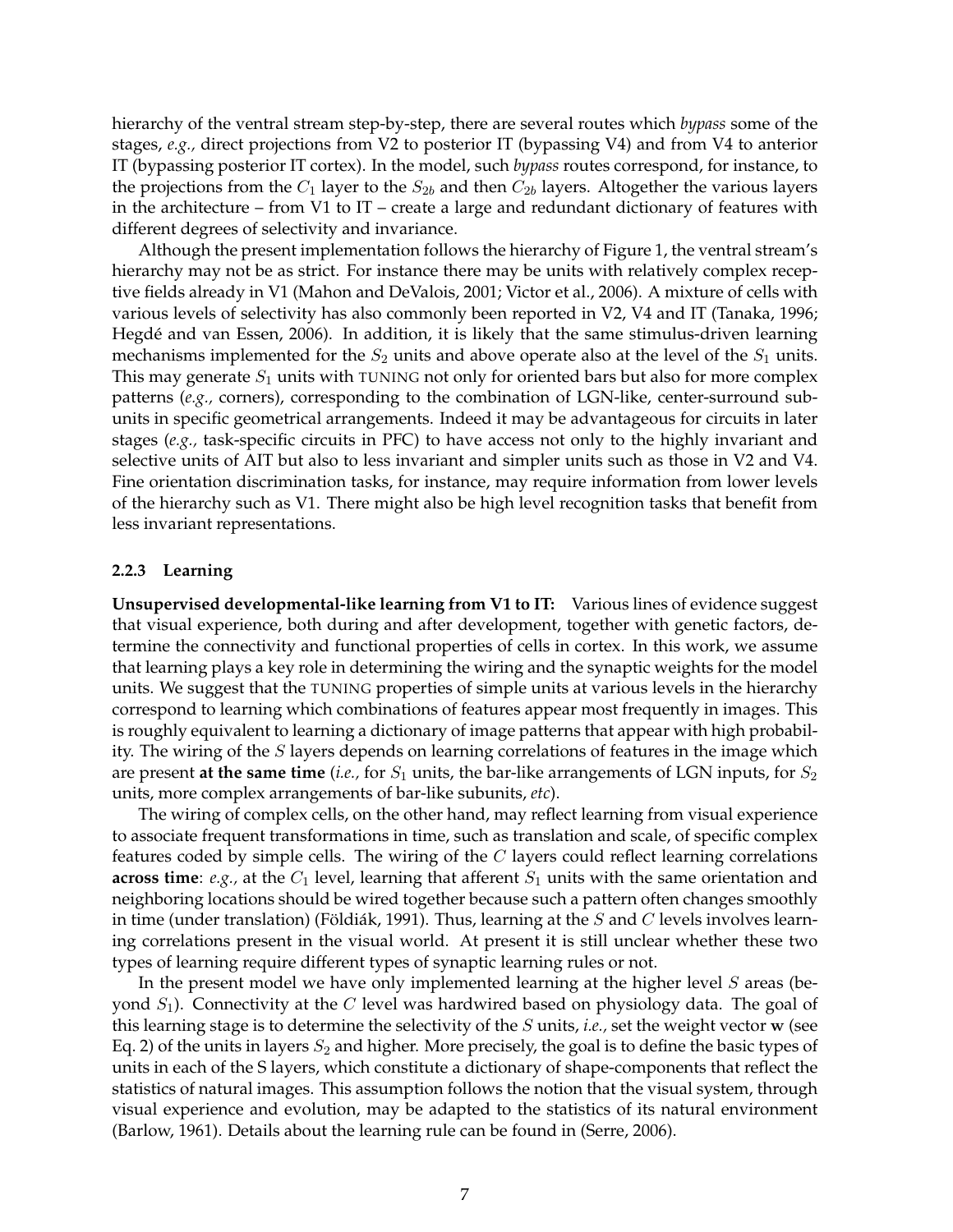**Supervised learning of the task-specific circuits from IT to PFC:** For a given task, we assume that a particular *program* or *routine* is set up somewhere beyond IT (possibly in PFC (Freedman et al., 2002; Hung et al., 2005), but the exact locus may depend on the task). In a passive state (no specific visual task is set) there may be a default routine running (perhaps the routine: *what is out there?*). Here we think of a particular *classification* routine as a particular PFC-like unit which combines the activity of a few hundred  $S_4$  units tuned to produce a high response to examples of the target object and low responses to distractors. While learning in the  $S$  layers is stimulusdriven, the PFC-like *classification* units are trained in a *supervised way*. The concept of a classifier that takes its inputs from a few broadly tuned example-based units is a learning scheme that is closely related to Radial Basis Function (RBF) networks (Poggio and Edelman, 1990), which are among the most powerful classifiers in terms of generalization ability. Computer simulations have shown the plausibility of this scheme for visual recognition and its quantitative consistency with many data from physiology and psychophysics (Poggio and Bizzi, 2004).

In the model, the response of a PFC-like *classification* unit with input weights  $\mathbf{c} = (c_1, \ldots, c_n)$ is given by:

$$
f(\mathbf{x}) = \sum_{i} c_i K(\mathbf{x}^i, \mathbf{x}) \quad \text{where} \quad K(\mathbf{x}^i, \mathbf{x}) = \exp\left(-\frac{1}{2\sigma^2} \sum_{j=1}^n (x_j^i - x_j)^2\right). \tag{3}
$$

 $K(\mathbf{x}^i, \mathbf{x})$  characterizes the activity of the  $i^{th}$   $S_4$  unit, tuned to the training example  $\mathbf{x}^i$ , in response to the input image  $x$  and was obtained by replacing the weight vector  $\bf{w}$  in Eq. 2 by the training example  $x^i$  (*i.e.*,  $w = x^i$ ). The superscript *i* indicates the index of the image in the training set and the subscript  $j$  indicates the index of the pre-synaptic unit. Supervised learning at this stage involves adjusting the synaptic weights c to minimize the overall classification error on the training set (see (Serre, 2006)).

## **3 Comparison with physiological observations**

The quantitative implementation of the model, as described in the previous section, allows for direct comparisons between the responses of units in the model and electrophysiological recordings from neurons in the visual cortex. Here we illustrate this approach by directly comparing the model against recordings from the macaque monkey area V4 and inferior temporal cortex while the animal was passively viewing complex images.

### **3.1 Comparison of model units with physiological recordings in the ventral visual cortex**

The model includes several layers that are meant to mimic visual areas V1, V2, V4 and IT cortex (Figure 1). We directly compared the responses of the model units against electrophysiological recordings obtained throughout all these visual areas. The model is able to account for many physiological observations in early visual areas. For instance, at the level of V1, model units agree with the tuning properties of cortical cells in terms of both frequency and orientation bandwidth, as well as peak frequency selectivity and receptive field sizes (see (Serre and Riesenhuber, 2004)). Also in V1, we observe that model units in the  $C_1$  layer can explain responses of a subpopulation of complex cells obtained upon presenting two oriented bars within the receptive field (Lampl et al., 2004). At the level of V4, model  $C_2$  units exhibit tuning for complex gratings (based on the recordings from (Gallant et al., 1996)), and curvature (based on (Pasupathy and Connor, 2001)), as well as interactions of multiple dots (based on (Freiwald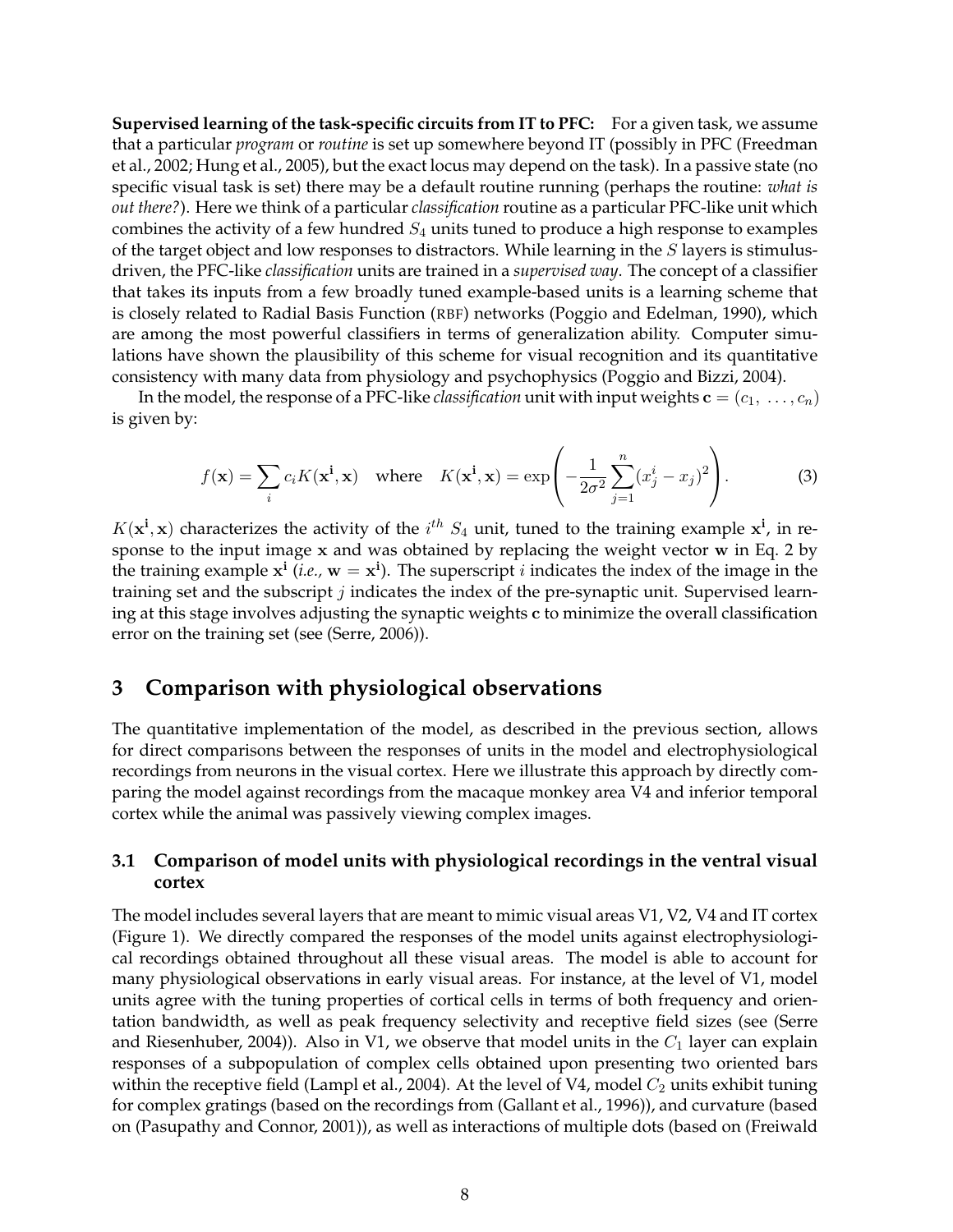et al., 2005)) or the simultaneous presentation of two-bar stimuli (based on (Reynolds et al., 1999), see (Serre et al., 2005) for details).

#### PLEASE INSERT FIGURE 2 ABOUT HERE

Here we focus on one comparison between  $C_2$  units and the responses of V4 cells. Figure 2 shows the side-by-side comparison between a model  $C_2$  unit and V4 cell responses to the presentation of one-bar and two-bar stimuli. As in (Reynolds et al., 1999) model units were presented with either 1) a *reference* stimulus alone (an oriented bar at position 1, see Figure 2**A**), 2) a *probe* stimulus alone (an oriented bar at position 2) or 3) both a reference and a probe stimulus simultaneously. We used stimuli of 16 different orientations for a total of  $289 = (16 + 1)^2$  total stimulus combinations for each unit (see (Serre et al., 2005) for details). Each unit's response was normalized by the maximal response of the unit across all conditions. As in (Reynolds et al., 1999) we computed a *selectivity* index as the normalized response of the unit to the reference stimulus minus the normalized response of the unit to one of the probe stimuli. This index was computed for each of the probe stimuli, yielding 16 selectivity values for each model unit. This selectivity index ranges from  $-1$  to  $+1$ , with negative values indicating that the reference stimulus elicited the stronger response, a value of 0 indicating identical responses to reference and probe, and positive values indicating that the probe stimulus elicited the strongest response. We also computed a *sensory interaction* index which corresponds to the normalized response to a pair of stimuli (the reference and a probe) minus the normalized response to the reference alone. The selectivity index also takes on values from  $-1$  to  $+1$ . Negative values indicate that the response to the pair is smaller than the response to the reference stimulus alone (*i.e.,* adding the probe stimulus suppresses the neuronal response). A value of 0 indicates that adding the probe stimulus has no effect on the neuron's response while positive values indicate that adding the probe increases the neuron's response.

As shown in figure  $2B$ , model  $C_2$  units and V4 cells behave very similarly to the presentation of two stimuli within their receptive field. Indeed the slope of the *selectivity vs. sensory interaction* indices is about 0.5 for both model units and cortical cells. That is, at the population level, presenting a preferred and a non-preferred stimulus together produces a neural response that falls between the neural responses to the two stimuli individually, sometimes close to an average.<sup>1</sup> We have found that such a "clutter effect" also happens higher up in the hierarchy at the level of IT, see (Serre et al., 2005). Since normal vision operates with many objects appearing within the same receptive fields and embedded in complex textures (unlike the artificial experimental setups), understanding the behavior of neurons under clutter conditions is important and warrants more experiments (see later section 3.2.4 and section 4.2).

In sum, the model can capture many aspects of the physiological responses of neurons along the ventral visual stream from V1 to IT cortex (see also (Serre et al., 2005)).

#### **3.2 Decoding object information from IT and model units**

We recently used a simple linear statistical classifier to quantitatively show that we could accurately, rapidly and robustly decode visual information about objects from the activity of small populations of neurons in anterior inferior temporal cortex (Hung et al., 2005). In collaboration with Chou Hung and James DiCarlo at MIT, we observed that a binary response from the neurons (using small bins of 12.5 ms to count spikes) was sufficient to encode information with

<sup>&</sup>lt;sup>1</sup>We only compare the response of the model units to V4 neurons when the monkey is attending away from the receptive field location of the neuron. When the animal attends at the location of the receptive field the response to the pairs is shifted towards the response to the attended stimulus.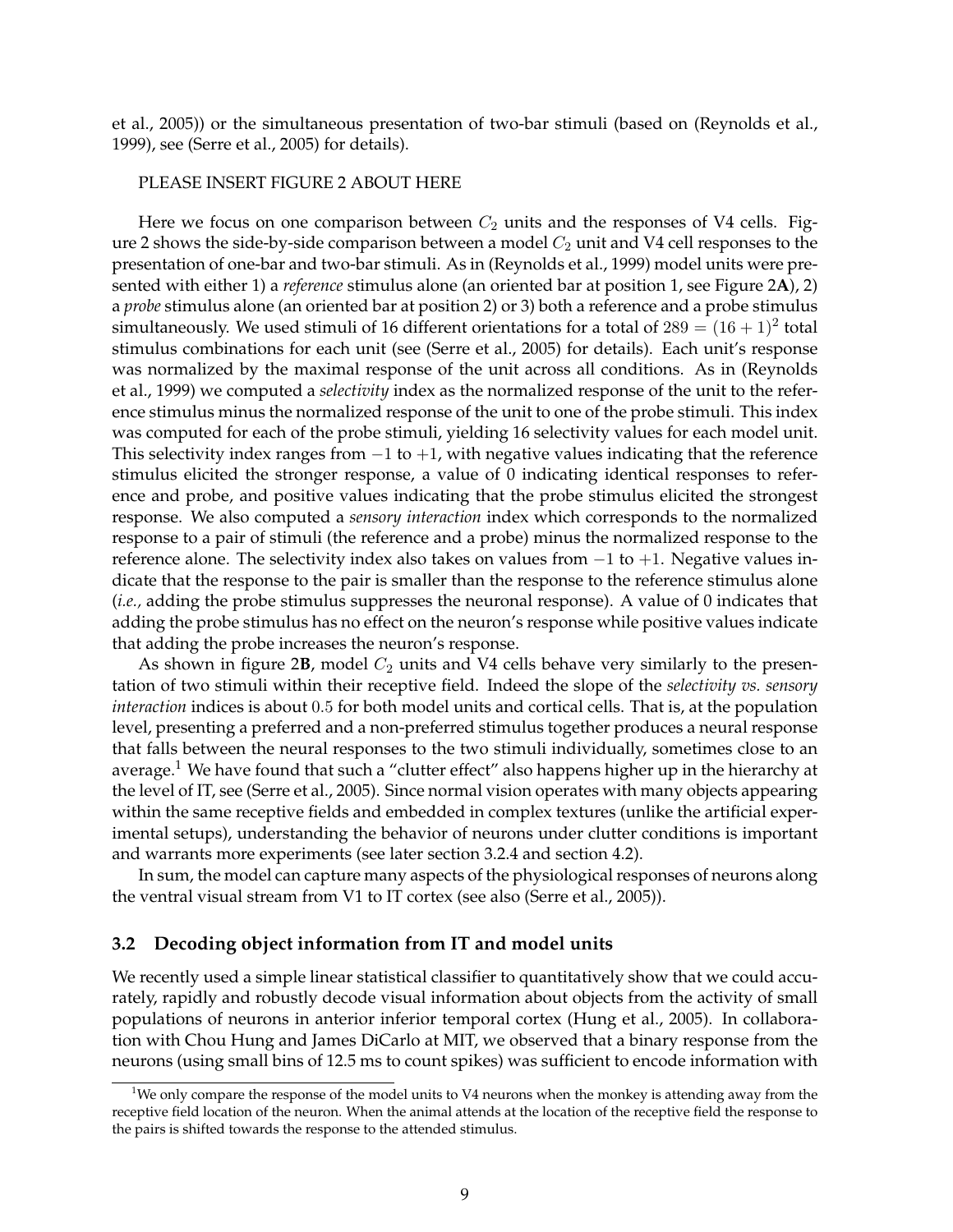high accuracy. This robust visual information, as measured by our classifiers, could in principle be decoded by the targets of IT cortex such as prefrontal cortex to determine the class or identity of an object (Miller, 2000). Importantly, the population response generalized across object positions and scales. This scale and position invariance was evident even for novel objects that the animal never observed before (see also (Logothetis et al., 1995)). The observation that scale and position invariance occurs for novel objects strongly suggests that these two forms of invariance do not require multiple examples of each specific object. This should be contrasted with other forms of invariance, such as robustness to depth rotation, which requires multiple views in order to be able to generalize (Poggio and Edelman, 1990).

#### **3.2.1 Read-out from**  $C_{2b}$  units is similar to decoding from IT neurons

We examined the responses of the model units to the same set of 77 complex object images seen by the monkey. These objects were divided into 8 possible categories. The model unit responses were divided into a training set and a test set. We used a one-versus-all approach, training 8 binary classifiers, one for each category against the rest of the categories, and then taking the classifier prediction to be the maximum among the 8 classifiers (for further details, see (Hung et al., 2005; Serre et al., 2005)). Similar observations were made when trying to identify each individual object by training 77 binary classifiers. For comparison, we also tried decoding object category from a random selection of model units from other layers of the model (see Figure 1). The input to the classifier consisted of the responses of randomly selected model units and the labels of the object categories (or object identities for the identification task). Data from multiple units were concatenated assuming independence.

We observed that we could accurately read out the object category and identity from model units. In Figure 3**A**, we compare the classification performance, for the categorization task described above, between the IT neurons and the  $C_{2b}$  model units. In agreement with the experimental data from IT, units from the  $C_{2b}$  stage of the model yielded a high level of performance  $(> 70\%$  for 100 units; where chance was 12.5%). We observed that the physiological observations were in agreement with the predictions made by the highest layers in the model  $(C_{2b}, S_4)$ but not by earlier stages ( $S_1$  through  $S_2$ ). As expected, the layers from  $S_1$  through  $S_2$  showed a weaker degree of scale and position invariance.

#### PLEASE INSERT FIGURE 3 ABOUT HERE

The classification performance of  $S_{2b}$  units (the input to  $C_{2b}$  units, see Figure 1) was qualitatively close to the performance of local field potentials (LFPs) in IT cortex (Kreiman et al., 2006). The main components of LFPs are dendritic potentials and therefore LFPs are generally considered to represent the dendritic input and local processing within a cortical area (Mitzdorf, 1985; Logothetis et al., 2001). Thus, it is tempting to speculate that the  $S_{2b}$  responses in the model capture the type of information conveyed by LFPs in IT. However, care should be taken in this interpretation as the LFPs constitute an aggregate measure of the activity over many different types of neurons and large areas. Further investigation of the nature of the LFPs and their relation with the spiking responses could help unravel the transformations that take place across cortical layers.

The pattern of errors made by the classifier indicates that some groups were easier to discriminate than others. This was also evident in the correlation matrix of the population responses between all pairs of pictures (Serre et al., 2005; Hung et al., 2005). The units yielded similar responses to stimuli that looked alike at the pixel level. The performance of the classifier for categorization dropped significantly upon arbitrarily defining the categories as random groups of pictures.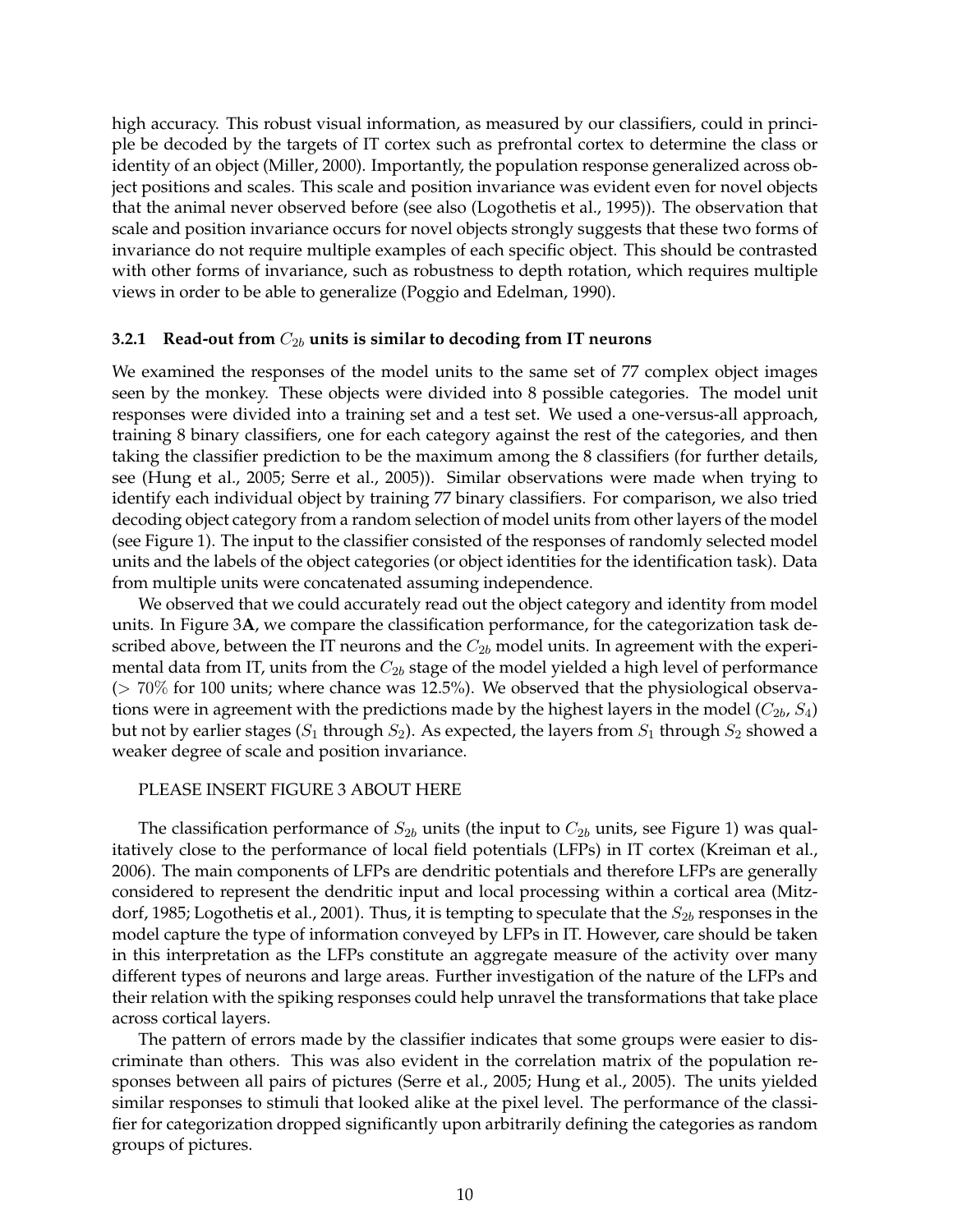We also tested the ability of the model to generalize to novel stimuli not included in the training set. The performance values shown in Figure 3**A** are based on the responses of model units to single stimulus presentations that were not included in the classifier training and correspond to the results obtained using a linear classifier. Although the way in which the weights were learned (using a support vector machine classifier) is probably very different in biology (see (Serre, 2006)), once the weights are established the linear classification boundary could very easily be implemented by neuronal hardware (see Eq. 3). Therefore, the recognition performance provides a lower bound to what a real downstream unit (*e.g.,* in PFC) could, in theory, perform on a single trial given input consisting of a few spikes from the neurons in IT cortex. Overall, we observed that the population of  $C_{2b}$  model units yields a read-out performance level that is very similar to the one observed from a population of IT neurons.

#### **3.2.2 Extrapolation to larger object sets**

One of the remarkable aspects of primate visual recognition is the large number of different objects that can be identified. Although the exact limits are difficult to estimate, coarse estimates suggest that it is possible to visually recognize on the order of  $10<sup>4</sup>$  different concepts (Biederman, 1987). The physiological recordings were necessarily limited to a small set of objects due to time constraints during a recording session. Here we show that this type of encoding can extrapolate to reading out object category in a set consisting of 787 objects divided into 20 categories (the physiological observations and the model results discussed above were based on 77 objects divided into 8 categories).

The population of  $C_{2b}$  units conveyed information that could be decoded to indicate an object's category across novel objects. The classifier was trained with objects from 20 possible categories presented at different random locations and the test set included novel objects never seen before by the classifier but belonging to the same categories. These results show that a relatively small neuronal population can in principle support object recognition over large object sets. Similar results were obtained in analogous computer vision experiments using an even larger set known as the *Caltech-101* object dataset (Serre et al., 2007b) where the model could perform object categorization among 101 categories. Other investigators have also used models that can extrapolate to large numbers of objects (Valiant, 2005) or suggested that neuronal populations in IT cortex can also extrapolate to many objects (Abbott et al., 1996; Hung et al., 2005).

The number of objects (or classes) that can be decoded at a given level of accuracy grows approximately as an exponential function of the number of units. Even allowing for a strong redundancy in the number of units coding each type of feature, these results suggest that networks of thousands of units could display a very large capacity. Of course the argument above relies on several assumptions that could well be wrong. However, at the very least, these observations suggest that there do not seem to be any obvious capacity limitations for hierarchical models to encode realistically large numbers of objects and categories.

#### **3.2.3 Robustness in object recognition**

Many biological sources of noise could affect the encoding of information. Among the most drastic sources of noise are synaptic failures and neuronal death. To model this, we considered the performance of the classifier after randomly deleting a substantial fraction of the units during testing. As shown for the experimental data in (Hung et al., 2005), the classifier performance was very robust to this source of noise.

As discussed in the introduction, one of the main achievements of visual cortex is the balance of invariance *and* selectivity. Two particularly important forms of invariance are the ro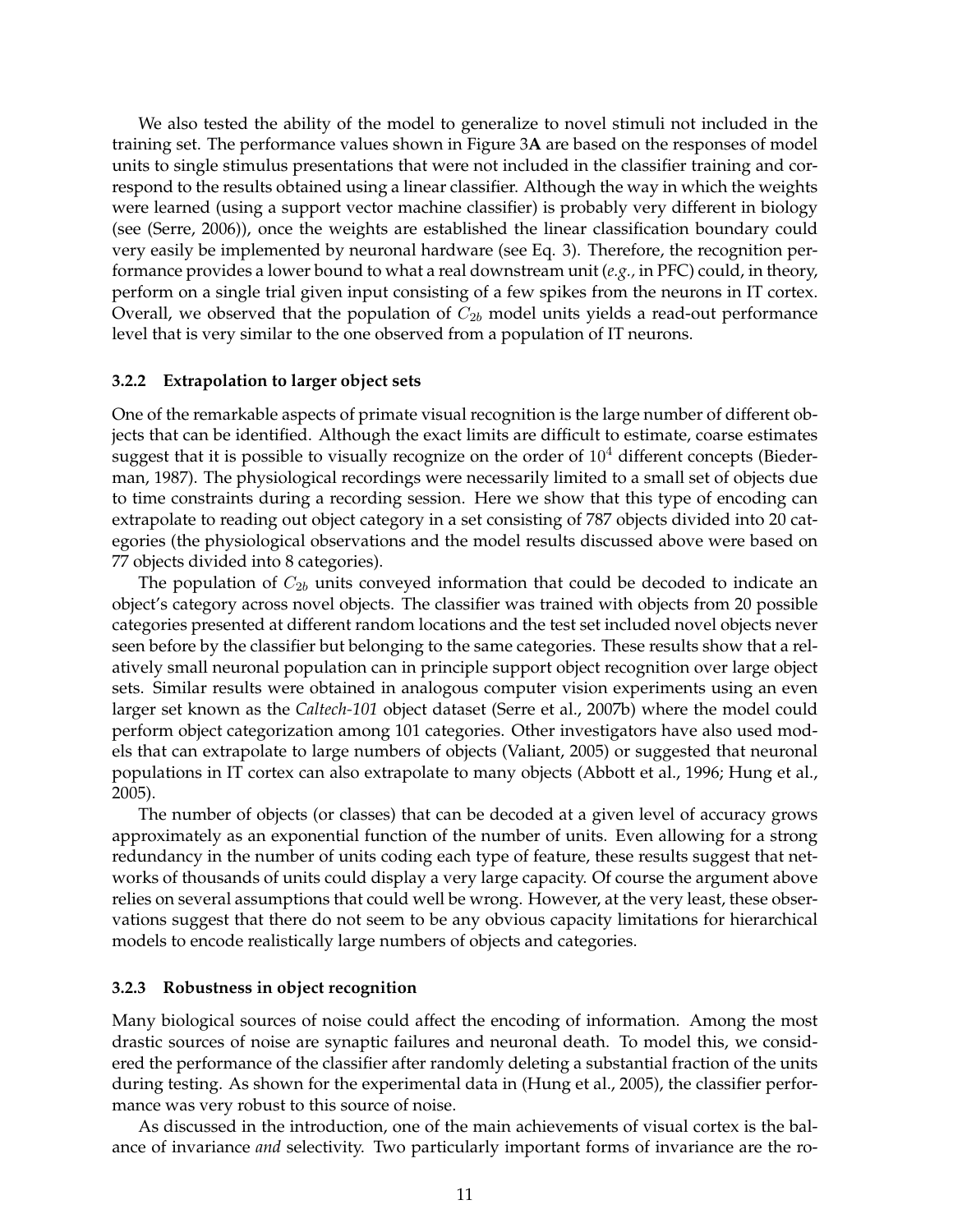bustness to changes in scale and position of the images. In order to analyze the degree of invariance to scale and position changes, we studied the responses of units at different stages of the model to scaled (0.5 $\times$  and  $2\times$ ) and translated (2 degrees and 4 degrees) versions of the images. The earlier stages of the model show a poor read-out performance under these transformations, but the performance of the  $C_{2b}$  stage is quite robust to these transformations as shown in Figure 3**A**, in good agreement with the experimental data (Hung et al., 2005).

We also observed that the population response could extrapolate to novel objects within the same categories by training the classifier on the responses to 70% of the objects and testing its performance on the remaining 30% of the objects (Serre et al., 2005). This suggests another dimension of robustness, namely, the possibility of learning about a category from some exemplars and then extrapolating for novel objects within the same category.

The results shown above correspond to randomly selecting a given number of units to train and test the classifier. The brain could be wired in a very specific manner so that only neurons highly specialized for a given task project to the neurons involved in decoding the information for that task. Pre-selecting the units (*e.g.,* using those yielding the highest signal-to-noise ratio) yields similar results while using a significantly smaller number of units. Using a very specific set of neurons (instead of randomly pooling from the population and using more neurons for decoding) may show less robustness to neuronal death and spike failures. The bias towards using only a specific subset of neurons could be implemented through selection mechanisms including attention. For example, when searching for the car keys, the weights from some neurons could be adjusted so as to increase the signal-to-noise ratio for specific tasks. This may suggest that other concomitant recognition tasks would show weaker performance. In this case, the selection mechanisms take place before recognition by biasing specific populations for certain tasks.

#### **3.2.4 Recognition in clutter**

The decoding experiments described above as well as a large fraction of the studies reported in the literature, involve the use of well-delimited single objects on a uniform background. This is quite remote from natural vision where we typically encounter multiple objects embedded in different backgrounds, with potential occlusions, changes in illumination, *etc*.

Ultimately, we would like to be able to read out information from IT or from model units under natural vision scenarios in which an everyday life image can be presented and we can extract from the population activity the same type and quality of information that a human observer can (in a flash). Here we show the degree of decoding robustness of objects that are embedded in complex backgrounds (see also section 4 describing the performance of the model in an animal *vs.* non-animal categorization task using objects embedded in complex backgrounds).

We presented the same 77 objects used in Figure 3**A** overlayed on top of images containing complex background scenes (Figure 3**B**). We did not attempt to make the resulting images realistic or meaningful in any way. While cognitive influences, memory and expectations play a role in object recognition, these high level effects are likely to be mediated by feedback biasing mechanisms which would indicate that a monitor is more likely to be found on an office desk than in the jungle. However, the model described here is purely feedforward and does not include any of these potential biasing mechanisms. We used 4 different relative sizes of object to background (ratio of object area to whole image area) ranging from 6 % to 69 %. The latter condition is very similar to the single object situation analyzed above, both perceptually and in terms of the performance of the classifier. The smaller relative size makes it difficult to detect the object at least in some cases when it is not salient (see also section 4).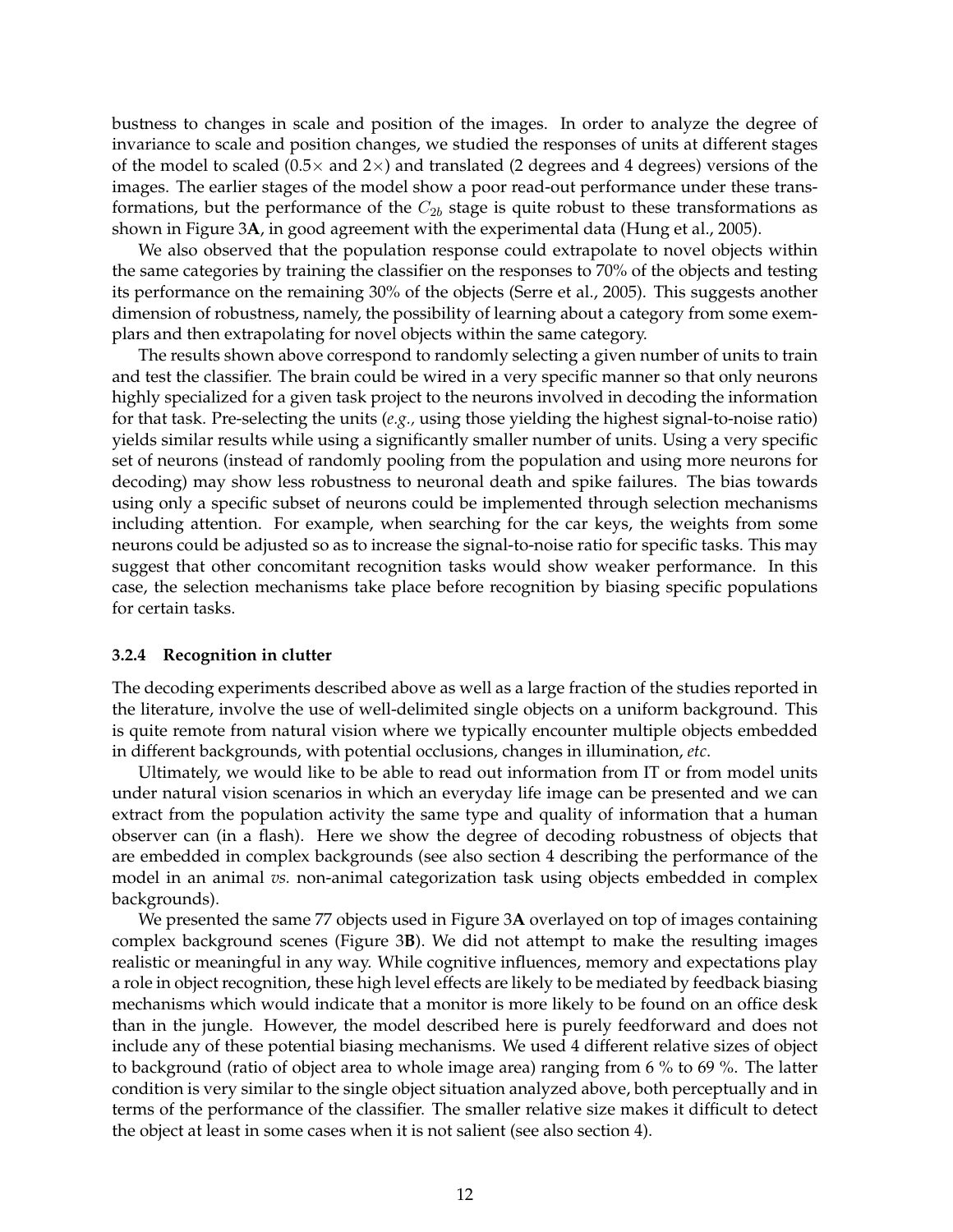The classifier was trained on all objects using 20% of the background scenes and performance was evaluated using the same objects presented on the remaining novel background scenes (we used a total of 98 complex background scenes with photographs of outdoor scenes). The population of  $C_{2b}$  units allowed us to perform both object recognition (Figure 3**B**) and identification significantly above chance in spite of the background. Performance depended quite strongly on the relative image size (Figure 3**B**). The largest size (69%) yielded results that were very close to the single isolated object results discussed above (cf. Figure 3**A**). The small relative image size (6%) yielded comparatively lower results but the performance of  $C_{2b}$  units was still significantly above chance levels both for categorization as well as identification.

Recognizing (and searching for) small objects embedded in a large complex scene, (*e.g.,* searching for the keys in your house), constitutes an example of a task that may require additional resources. These additional resources may involve serial attention which is likely to be dependent on feedback connections. Therefore, the model may suggest tasks and behaviors that require processes that are not predominantly feedforward.

#### **3.2.5 Reading-out from images containing multiple objects**

In order to further explore the mechanisms for representing information about an object's identity and category in natural scenes, we studied the ability to read out information from the model units upon presentation of more than one object. We presented two objects simultaneously in each image (Figure 3**C**). During testing, the classifier was presented with images containing multiple objects. We asked two types of questions: (i) what is the most likely object in the image? and (ii) what are all the objects present in the image?

Training was initially performed with single objects. Interestingly, we could also train the classifier using images containing multiple objects. In this case, for each image, the label was the identity (or category) of one of the objects (randomly chosen so that the overall training set had the same number of examples for each of the objects or object categories). This is arguably a more natural situation in which we learn about objects since we rarely see isolated objects. However, it is possible that attentional biases to some extent "isolate" an object (*e.g.,* when learning about an object with an instructor that points to it).

In order to determine the most likely object present in the image (question 1, above), the classifier's prediction was considered to be a hit if it correctly predicted *e*ither one of the two objects presented during testing. The population of  $C_{2b}$  model units yielded very high performance reaching more than 90% both for categorization and identification with the single object training and reaching more than 80% with the multiple object training. Given that in each trial there are basically two possibilities to get a hit, the chance levels are higher than the ones reported in Figure 3A. However, it is clear that the performance of the  $C_{2b}$  population response is significantly above chance indicating that accurate object information can be read-out even in the presence of another object. We also extended these observations to 3 objects and to 10 objects (Serre et al., 2005), obtaining qualitatively similar conclusions.

Ultimately, we would like to be able to understand an image in its entirety, including a description of all of its objects. Therefore, we asked a more difficult question by requiring the classifier to correctly predict all the objects (or all the object categories) present in the image. During perception human observers generally assume that they can recognize and describe every object in an image during a glimpse. However, multiple psychophysics studies suggest that this is probably wrong. Perhaps one of the most striking demonstrations of this fallacy is the fact that sometimes we can be oblivious to large changes in the images (see for example (Simons and Rensink, 2005)). What is the capacity of the representation at-a-glance? There is no consensus answer to this question but some psychophysical studies suggest that only a handful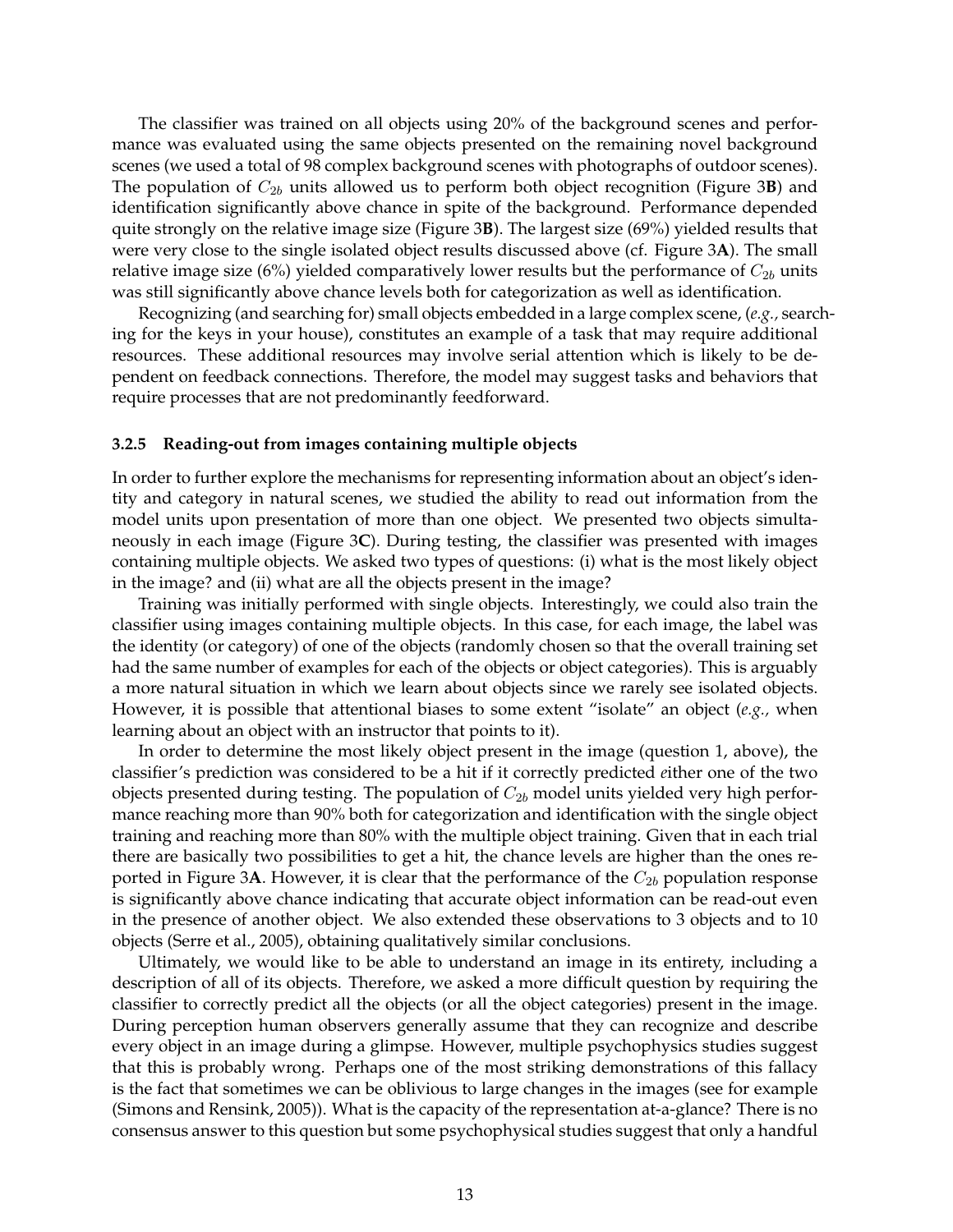of objects can be described in a brief glimpse of an image (on the order of 5 objects). After this first glance, eye movements and/or attentional shifts may be required to further describe an image. We continue here referring to this rapid vision scenario and we strive to explain our perceptual capabilities during the glance using the model. Thus, the goal is to be able to fully describe a set of about 5 objects that can be simultaneously presented in multiple backgrounds in a natural scenario.

For this purpose, we addressed our second question by taking the two most likely objects (or object categories) given by the two best classifier predictions (here the number of objects was hard-wired). A hit from the classifier output was defined as a perfect match between these predictions and the two objects present in the image. This task is much more difficult (compared to the task where the goal is to categorize or identify *any* of the objects in the image). The performance of the classifier was also much smaller than the one reported for the singleobject predictions. However, performance was significantly above chance, reaching almost 40% for categorization (chance =  $0.0357$ ) and almost  $8\%$  for identification (chance =  $3.4 \times 10^{-4}$ ).

Similar results were obtained upon reading out the category or identity of all objects present in the image in the case of 3-object and 10-object images. Briefly, even in images containing 10 objects, it is possible to reliably identify one arbitrary object significantly above chance from the model units. However, the model performance in trying to describe all objects in the image drops drastically with multiple objects to very low levels for 4-5 objects.

In summary, these observations suggest that it is possible to recognize objects from the activity of small populations of IT-like model units under natural situations involving complex backgrounds and several objects. The observations also suggest that, in order to fully describe an image containing many objects, eye movements, feedback or other additional mechanisms may be required.

## **4 Performance on natural images**

For a theory of visual cortex to be successful, it should not only mimic the response properties of neurons and the behavioral response of the system to artificial stimuli like the ones typically used in physiology and psychophysics, but should also be able to perform complex categorization tasks in a real-world setting.

#### **4.1 Comparison between the model and computer vision systems**

We extensively tested the model on standard computer vision databases for comparison with several state-of-the-art AI systems (see (Serre, 2006; Serre et al., 2007b) for details). Such realworld image datasets tend to be much more challenging than the typical ones used in a neuroscience lab. They usually involve different object categories and the systems that are evaluated have to cope with large variations in shape, contrast, clutter, pose, illumination, size, *etc*. Given the many specific biological constraints that the theory had to satisfy (*e.g.,* using only biophysically plausible operations, receptive field sizes, range of invariances, *etc*) it was not clear how well the model implementation described in section 2 would perform in comparison to systems that have been heuristically engineered for these complex tasks.

Surprisingly we found that the model is capable of recognizing complex images (see (Serre et al., 2007b)). For instance, the model performs at a level comparable to some of the best existing systems on the *CalTech-101* image database of 101 object categories (Fei-Fei et al., 2004) with a recognition rate of about 55% (chance level  $<$  1%, see (Serre et al., 2007b) and also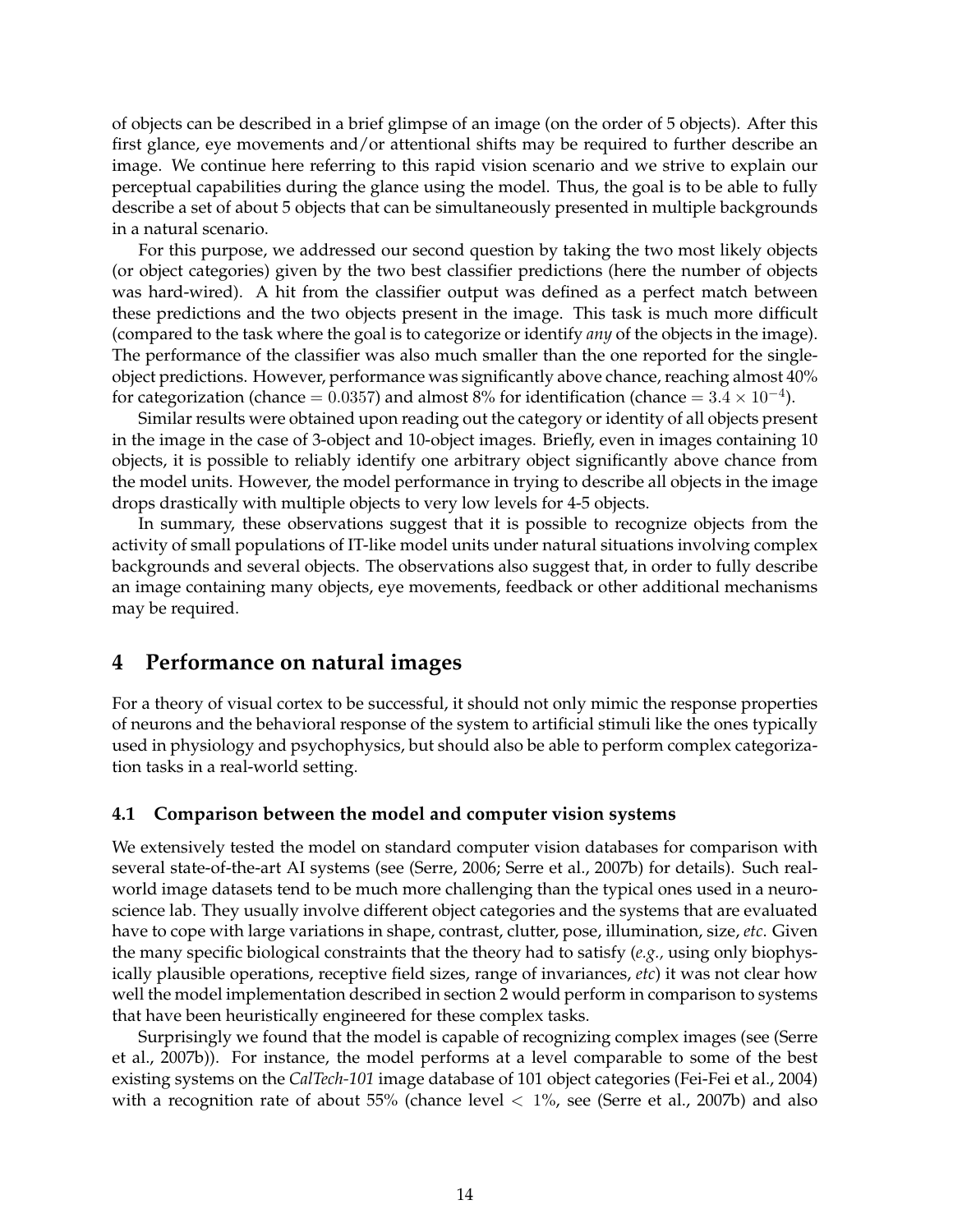the extension by (Mutch and Lowe, 2006)).<sup>2</sup> Additionally, Bileschi & Wolf have developed an automated real-world Street Scene recognition system (Serre et al., 2007b) based in part on the model described in section 2. The system is able to recognize seven different object categories (cars, bikes, pedestrians, skies, roads, buildings, and trees) from natural images of street scenes despite very large variations in shape (*e.g.,* trees in summer and winter, SUVs as well as compact cars under any view point).

#### **4.2 Comparison between the model and human observers**

Finally, we tested whether the level of performance achieved by the model was sufficient to account for the level of performance of human observers. To test this hypothesis, in the same way as an experimental test of Newton's second law requires choosing a situation in which friction is negligible, we looked for an experimental paradigm in which recognition has to be fast and cortical back-projections are likely to be inactive. Ultra-rapid object categorization (Thorpe et al., 1996) likely depends only on feedforward processing (Thorpe et al., 1996; Thorpe and Fabre-Thorpe, 2001; Keysers et al., 2001; Li et al., 2002; VanRullen and Koch, 2003) and thus satisfies our criterion. Here we used a backward masking paradigm (Bacon-Mace et al., 2005) in addition to the rapid stimulus presentation to try to efficiently block recurrent processing and cortical feedback loops (Enns and Lollo, 2000; Lamme and Roelfsema, 2000; Breitmeyer and Ogmen, 2006).

Human observers can discriminate a scene that contains a particular prominent object, such as an animal or a vehicle, after only 20 ms of exposure. Evoked response potential components related to either low-level features of the image categories (*e.g.,* animal or vehicles) or to the image status (animal present or absent) are available at 80 and 150 ms respectively. These experimental results establish a lower bound on the latency of visual categorization decisions made by the human visual system, and suggest that categorical decisions can be implemented within a feedforward mechanism of information processing (Thorpe et al., 1996; Thorpe and Fabre-Thorpe, 2001; Keysers et al., 2001; Li et al., 2002; VanRullen and Koch, 2003).

#### **4.2.1 Predicting human performance during a rapid categorization task**

In collaboration with Aude Oliva at MIT, we tested human observers on a rapid animal *vs.* nonanimal categorization task (see (Serre et al., 2007a) for details). The choice of the animal category was motivated by the fact that 1) it was used in the original paradigm by Thorpe and colleagues (Thorpe et al., 1996) and 2) animal photos constitute a rich class of stimuli exhibiting large variations in texture, shape, size, providing a difficult test for a computer vision system.

We used an image dataset that was collected by Antonio Torralba and Aude Oliva and consisted of a balanced set of 600 animal and 600 non-animal images (see (Torralba and Oliva, 2003)). The 600 animal images were selected from a commercially available database (Corel Photodisc) and grouped into four categories, each category corresponding to a different viewingdistance from the camera: *heads* (close-ups), *close-body* (animal body occupying the whole image), *medium-body* (animal in scene context) and *far-body* (small animal or groups of animals in larger context). One example from each group is shown in Figure 4.

To make the task harder and prevent subjects from relying on low-level cues such as imagedepth, the six hundred distractor images were carefully selected to match each of the four viewing-distances. Distractor images were of two types (three hundred of each): artificial or natural scenes (see (Serre et al., 2007a) for details).

 $2$ These benchmark evaluations relied on an earlier partial implementation of the model which only included the bypass route from  $S_1 \rightarrow C_{2b}$ .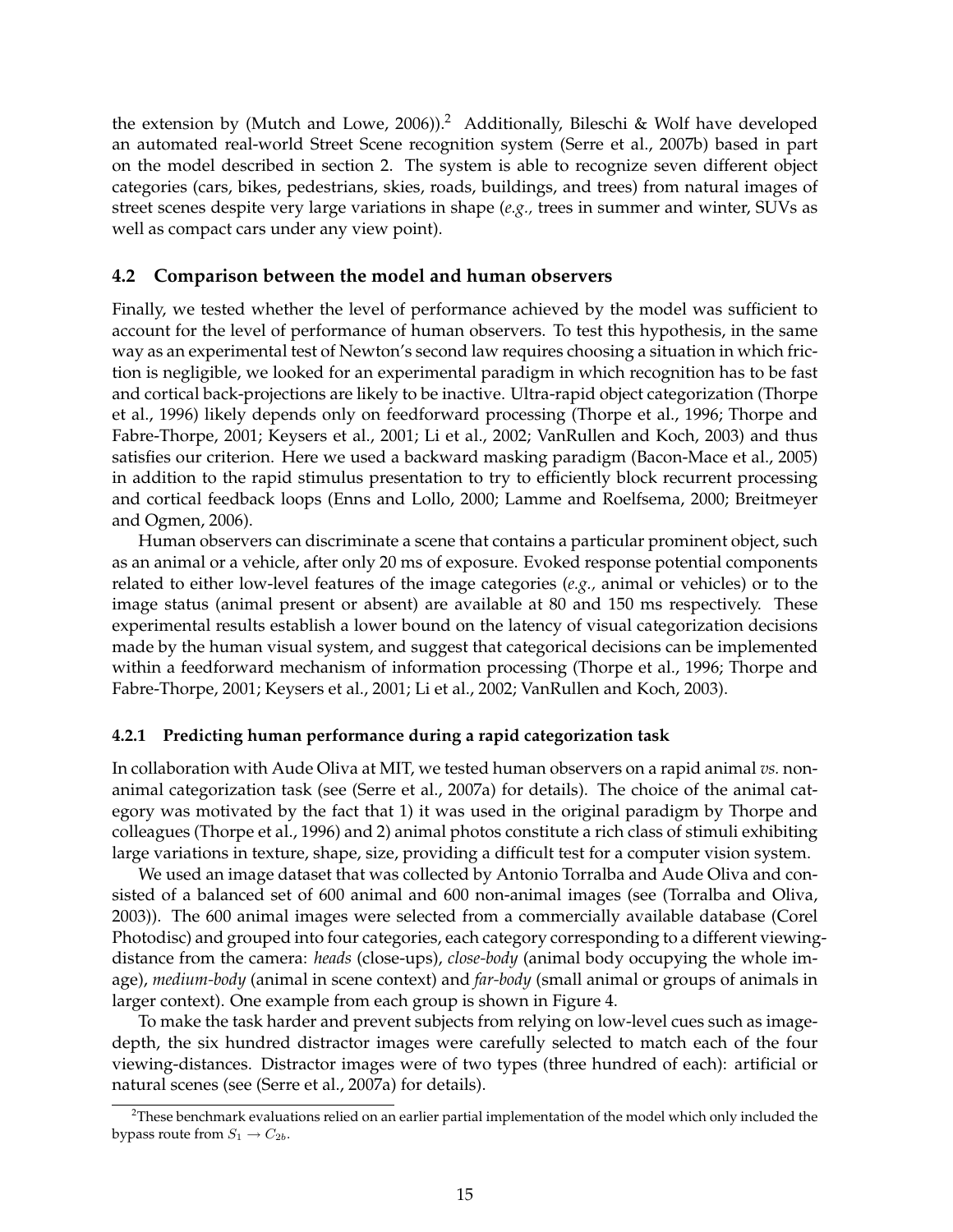During the experiment, images were briefly flashed for 20 ms, followed by an inter-stimulus interval (*i.e.,* a blank screen) of 30 ms, followed by a mask (80 ms, 1/f noise). This is usually considered a long stimulus onset asynchrony ( $SOA = 50$  ms) for which human observers are close to ceiling performance (Bacon-Mace et al., 2005). On the other hand, based on latencies in visual cortex, such an SOA should minimize the possibility of feedback and top-down effects in the task: we estimated from physiological data (see (Serre et al., 2007a)) that feedback signals from say, V4 to V1 or IT/PFC to V4, should not occur earlier than  $40 - 60$  ms after stimulus onset. Human observers ( $n_h = 24$ ) were asked to respond as fast as they could to the presence or absence of an animal in the image by pressing either of two keys.

Before we could evaluate the performance of the model, the task-specific circuits from IT to PFC (see section 2) had to be trained. These task-specific circuits correspond to a simple linear classifier that reads out the activity of a population of high-level model units analogous to recordings from anterior IT cortex (see section 3). The training for these task-specific circuits was done by using ( $n_m = 20$ ) random splits of the 1,200 stimuli into a training set of 600 images and a test set of 600 images. For each split, we learned the synaptic weights of the task-specific circuits of the model by minimizing the error on the training set (see (Serre et al., 2007a)) and evaluated the model performance on the test set. The reported performance corresponds to the average performance from the random runs.

The performance of the model and of human observers was very similar (see Figure 4). As for the model, human observers performed best on "close-body" views and worst on "farbody" views. An intermediate level of performance was obtained for "head" and "mediumfar" views. Overall no significant difference was found between the level of performance of the model and human subjects. Interestingly, the observed dependency between the level of performance and the amount of clutter in the images (which increases from the close-body to the far-body condition) for both human observers and the model seems consistent with the read-out experiment from IT neurons (for both the model and human observers) as described in section 3.

Importantly, lower stages of the model  $(C_1$  units) alone could not account for the results (see (Serre et al., 2007a)). Additionally, performing the equivalent of the lesioning of V4 in the model, (*i.e.*, leaving the bypass routes  $(C_{2b}$  units as the only source of inputs to the final classifier, see Figure 1) also resulted in a significant loss in performance (this was true even after retraining the task-specific circuits thus accounting for a "recovery" period). This lesion experiment suggests that the large dictionary of shape-tuned units in the model (from V1 to IT) with different levels of complexity and invariance learned from natural images is key in explaining the level of performance.

#### PLEASE INSERT FIGURE 4 ABOUT HERE

Beyond comparing levels of performance, we also performed an image-by-image comparison between the model and human observers. For this comparison, we defined an index of "animalness" for each individual image. For the model, this index was computed by calculating the percentage of times each image was classified as an animal (irrespective of its true label) for each random run ( $n_m = 20$ ) during which it was presented as a test image. For human observers we computed the number of times each individual image was classified as an animal by each observer  $(n_h = 24)$ . This index measures the confidence of either the model  $(n_m = 20)$  or human observers  $(n_h = 24)$  in the presence of an animal in the image. A percentage of 100% (correspondingly 0%) indicates a very high level of confidence in the presence (absence) of an animal. The level of correlation for the animalness index between the model and human observers was 0.71, 0.84, 0.71 and 0.60 for heads, close-body, medium-body and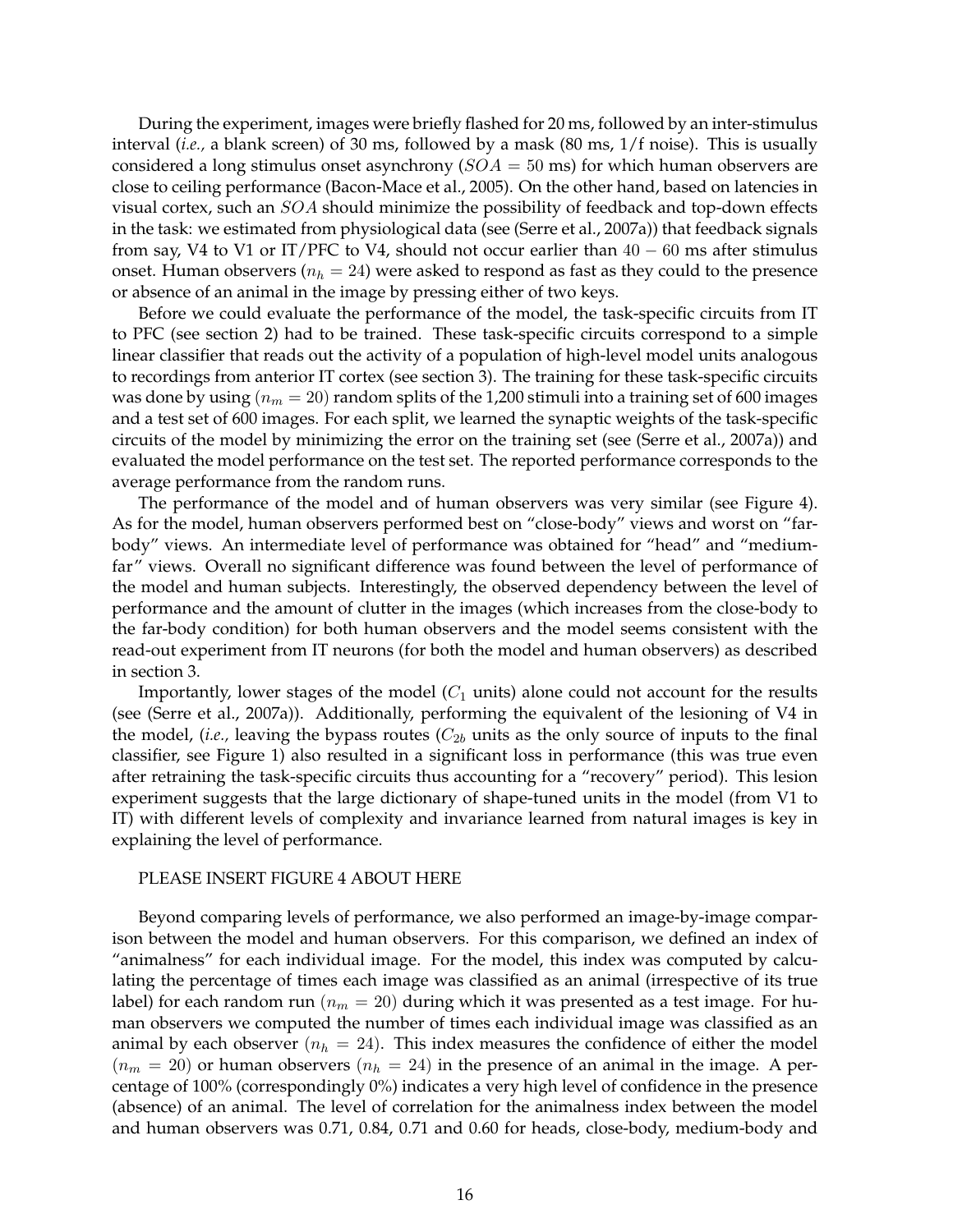far-body respectively ( $p < 0.01$  for testing the hypothesis of no correlation against the alternative that there is a non-zero correlation). This suggests that the model and human observers tend to produce consistent responses on individual images.

Additionally, to further challenge the model, we looked at the effect of image orientation (90◦ and 180◦ in-the-plane rotation): Rousselet *et al.* previously suggested that the level of performance of human observers during a rapid categorization task tends to be robust to image rotation (Rousselet et al., 2003). We found that the model and human observers exhibited a similar degree of robustness (see (Serre et al., 2007a)). Interestingly, the good performance of the model on rotated images was obtained without the need for retraining the model. This suggests that according to the dictionary of shape-tuned units from V1 to IT in the model (and presumably in visual cortex), an image of a rotated animal is more similar to an image of an upright animal than to distractors. In other words, a small image patch of a rotated animal is more similar to a patch of an upright animal than to a patch of image from a distractor.

#### **4.2.2 Discussion: Feedforward** *vs.* **feedback processing**

As discussed earlier, an important assumption for the experiment described above is that with an SOA of 50 ms, the mask leaves sufficient time to process the signal and estimate firing rates at each stage of the hierarchy (*i.e.,* 20-50 ms, see (Tovee et al., 1993; Rolls et al., 1999; Thorpe and Fabre-Thorpe, 2001; Keysers et al., 2001; Hung et al., 2005)) yet selectively blocks top-down signals (*e.g.,* from IT or PFC to V4 that we estimated to be around 40-60 ms), see (Serre et al., 2007a) for a complete discussion. The prediction is thus that the feedforward system should: 1) outperform human observers for very short SOAs (*i.e.,* under 50 ms when there is not enough time to reliably perform local computations or estimate firing rates within visual areas), 2) mimic the level of performance of human observers for  $SOAs$  around 50 ms such that there is enough time to reliably estimate firing rates within visual areas but not enough time for backprojections from top-down to become active and 3) underperform human observers for long SOAs (beyond 60 ms) such that feedbacks are active.

We thus tested the influence of the mask onset time on visual processing with four experimental conditions, *i.e.,* when the mask followed the target image a) without any delay (with an SOA of 20 ms), b) with an SOA of 50 ms (corresponding to an inter-stimulus interval of 30 ms), c) with an SOA of 80 ms or d) never ("no-mask" condition). For all four conditions, the target presentation was fixed to 20 ms as before. As expected, the delay between the stimulus and the mask onset modulates the level of performance of the observers, improving gradually from the 20 ms SOA condition to the no-mask condition. The performance of the model was superior to the performance of human observers for the SOA of 20 ms. The model closely mimicked the level of performance of human observers for the 50 ms condition (see Figure 4). The implication would be that, under these conditions, the present feedforward version of the model already provides a satisfactory description of information processing in the ventral stream of visual cortex. Human observers however outperformed the model for the 80 ms SOA and the no-mask condition.

## **5 Discussion**

#### **5.1 General remarks about the theory**

We have developed a quantitative model of the feedforward pathway of the ventral stream in visual cortex – from cortical area V1 to V2 to V4 to IT and PFC – that captures its ability to learn visual tasks, such as identification and categorization of objects from images. The quantitative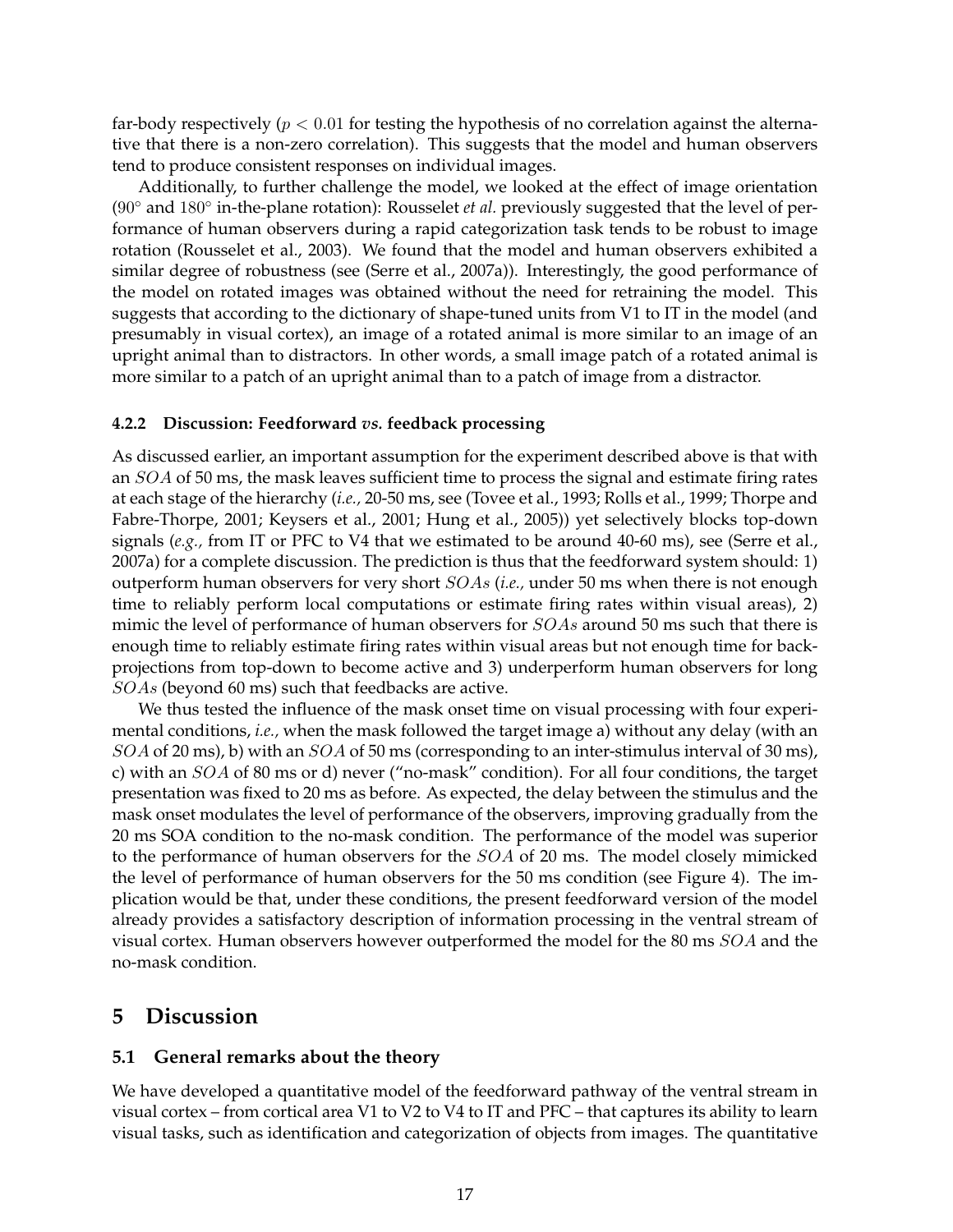nature of the model has allowed us to directly compare its performance against experimental observations at different scales and also against current computer vision algorithms. In this paper we have focused our discussion on how the model can explain experimental results from visual object recognition within short times at two very different levels of analysis: human psychophysics and physiological recordings in IT cortex. The model certainly does not account for all possible aspects of visual perception or illusions (see also extensions, predictions and future directions below). However, the success of the model in explaining experimental data across multiple scales and making quantitative predictions strongly suggests that the theory provides an important framework for the investigation of the feedforward path in visual cortex and the processes involved in immediate recognition.

An important component of a theory is that it should be falsifiable. In that spirit, we list some key experiments and findings here that could refute the present framework. First, a strong dissociation between experimental observations and model predictions would suggest that revisions need to be made to the model (*e.g.,* psychophysical or physiological observations that cannot be explained or contradict predictions made by the model). Second, as stated in the introduction, the present framework relies entirely on a feedforward architecture from V1 to IT and PFC. Any evidence that feedback plays a key role *during the early stages* of immediate recognition should be considered as hard evidence suggesting that important revisions would need to be made in the main architecture of the model (Figure 1).

### **5.2 A wish-list of experiments**

Here we discuss some predictions from the theory and an accompanying "wish list" of experiments that could be done to test, refute or validate those predictions. We try to focus on what we naively think are feasible experiments.

- 1. The distinction between simple and complex cells has been made only in primary visual cortex. Our theory and parsimony considerations suggest that a similar circuit is repeated throughout visual cortex. Therefore, *unbiased* recordings from neurons in higher visual areas may reveal the existence of two classes of neurons which could be distinguished by their degree of invariance to image transformations.
- 2. As the examples discussed in this manuscript illustrate, our theory can make quantitative predictions about the limits of immediate recognition at the behavioral level (section 4) and also at the neuronal level (section 3). The biggest challenges to recognition include conditions in which the objects are small relative to the whole image and the presence of multiple objects, background, or clutter. It would be interesting to compare these predictions to behavioral and physiological measurements. This could be achieved by adding extra conditions in the psychophysical experiment of section 4 and by extending the read-out experiments from section 3 to natural images and more complex recognition scenarios.
- 3. The theory suggests that immediate recognition may rely on a large dictionary of shapecomponents (*i.e.,* common image-features) with different levels of complexity and invariance. This fits well with the concept of "unbound features"(Treisman and Gelade, 1980; Wolfe and Bennett, 1997) postulated by cognitive theories of pre-attentive vision. Importantly, the theory does not rely on any figure-ground segregation. This suggests that, at least for immediate recognition, recognition can work without an intermediate segmentation step. Furthermore, it also suggests that it is not necessary to define *objects* as fundamental units in visual recognition.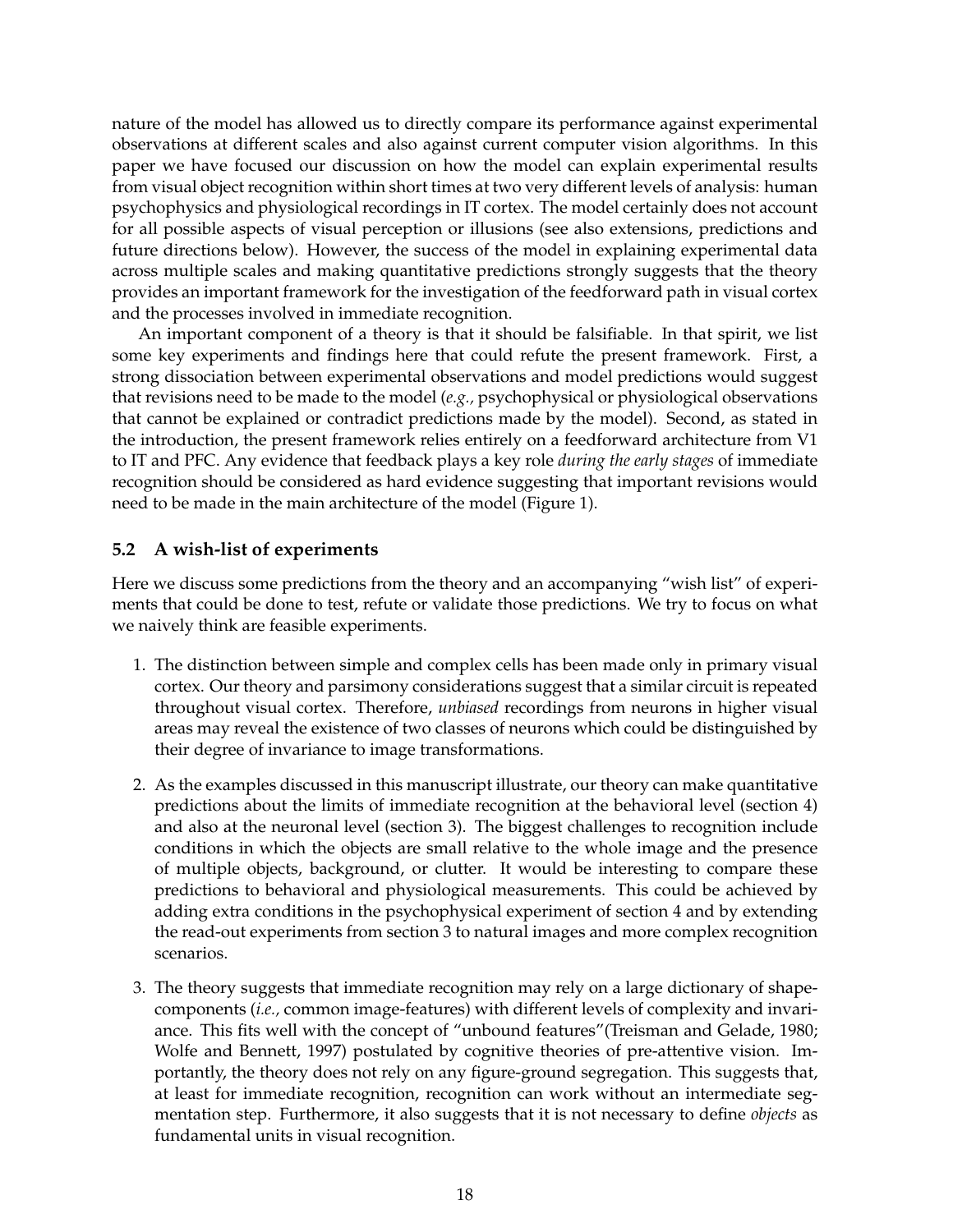- 4. There is no specific computational role for a functional topography of units in the model. Thus, the strong degree of topography present throughout cortex, may arise from developmental reasons and physical constraints (a given axon may be more likely to target two adjacent neurons than two neurons that are far away; also, there may be a strong pressure to minimize wiring) as opposed to having a specific role in object recognition or the computations made in cortex.
- 5. The response of a given simple unit in the model can be described by Eq. 2. Thus, there are multiple *different* inputs that could activate a particular unit. This may explain the somewhat puzzling observations of why physiologists often find neurons that seem to respond to apparently dissimilar objects. Following this reasoning, it should be possible to generate an iso-response stimulus set, *i.e.,* a series of stimuli that should elicit similar responses in a given unit even when the stimuli apparently look different or the shape of the iso-response stimulus set appear non-intuitive.
- 6. It is tempting to anthropomorphize the responses of units and neurons. This has been carried as far as to speak of a neuron's "preferences". The current theory suggests that an input that gives rise to a high response from a neuron is at the same time simpler and more complex than this anthropomorphized account. It is simpler because it can be rigorously approximated by specific simple equations that control its output. It is more complex because these weight vectors and equations are not easily mapped to words such as "face neuron", "curvature", etc., and taken with the previous point, that visually dissimilar stimuli can give rise to similar responses, the attribution of a descriptive word may not be unique.
- 7. There are many tasks that may not require back-projections. The performance of the model may provide a reliable signature of whether a task can be accomplished during immediate recognition in the absence of feedback (*e.g.,* the model performs well for immediate recognition of single objects on uncluttered backgrounds, but fails for attentiondemanding tasks (Li et al., 2002)). As stated above, one of the main assumptions of the current model is the feedforward architecture. This suggests that the model may not perform well in situations that require multiple fixations, eye movements and feedback mechanisms. Recent psychophysical work suggests that performance on dual tasks can provide a diagnostic tool for characterizing tasks that do or do not involve attention (Li et al., 2002). Can the model perform these dual tasks when psychophysics suggests that attention is or is not required? Are back-projections and feedback required?

In addition to the predictions listed above, we recently discussed other experiments and predictions which are based on a more detailed discussion of the biophysical circuits implementing the main operations in the model (see (Serre et al., 2005)).

## **5.3 Future directions**

We end this article by reflecting on several of the open questions, unexplained phenomena and missing components of the theory. Before we begin, we should note that visual recognition encompasses much more than what has been attempted and achieved with the current theory. A simple example may illustrate this point. In the animal categorization task discussed in the previous sections, humans make mistakes upon being pressed to respond promptly. Given 10 seconds and no mask, performance would be basically 100%. As stated several times, the goal here is to provide a framework to quantitatively think about the initial steps in vision, but it is clear that much remains to be understood beyond immediate recognition.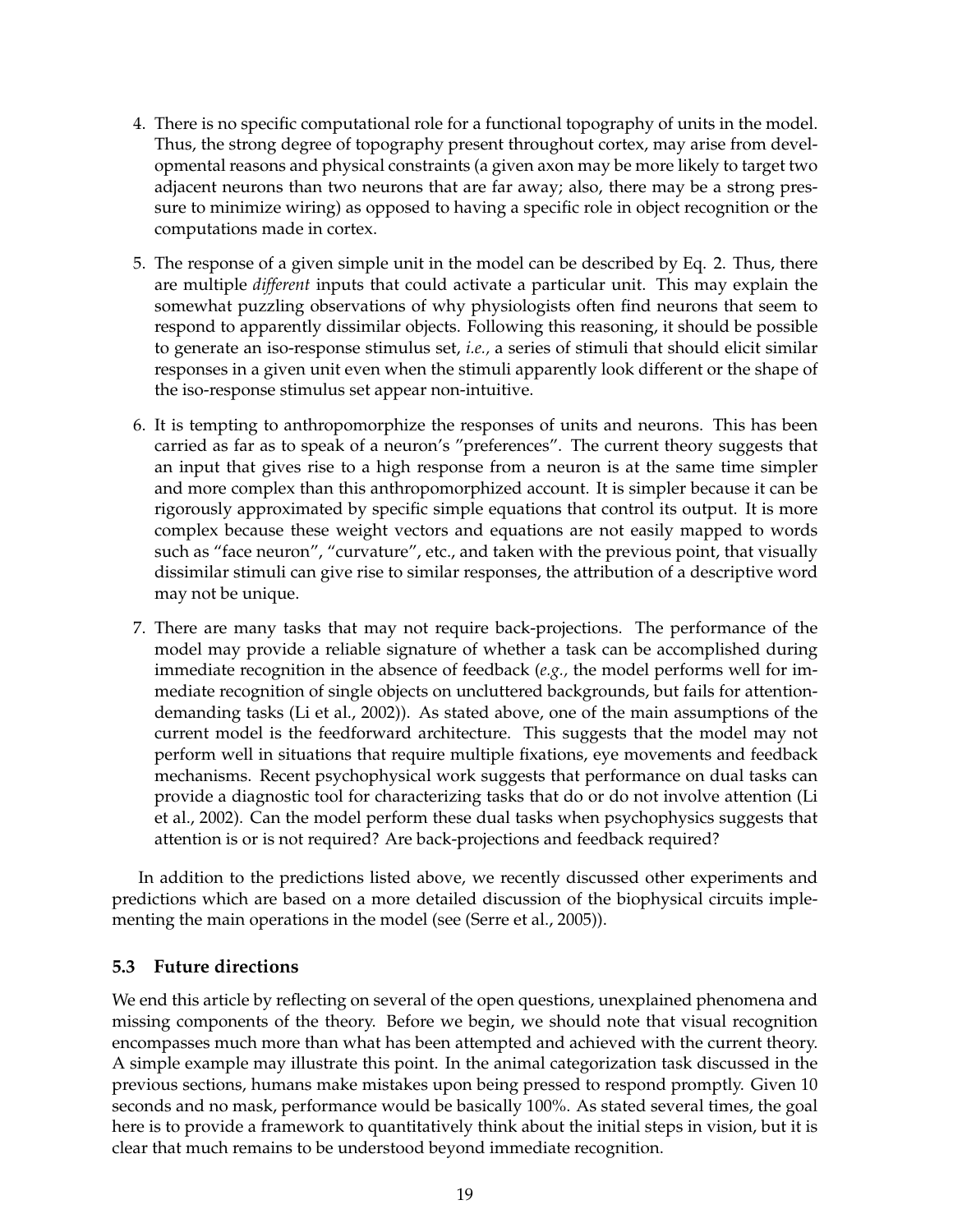### **5.3.1 Open questions**

**How strict is the hierarchy and how precisely does it map into cells of different visual areas?** For instance, are cells corresponding to  $S_2$  units in V2 and  $C_2$  units in V4 or are some cells corresponding to  $S_2$  units already in V1? The theory is rather open about these possibilities: the mapping of Figure 1 is just an educated guess. However, because of the increasing arborization of cells and the number of boutons from V1 to PFC (Elston, 2003), the number of subunits to the cells should increase and thus their potential size and complexity. In addition, C units should show more invariance from the bottom to the top of the hierarchy.

**What is the nature of the cortical and subcortical connections (both feedforward and feedback) to and from the main areas of the ventral visual stream that are involved in the model?** A more thorough characterization at the anatomical level of the circuits in visual cortex would lead to a more realistic architecture of the model by better constraining some of the parameters such as the size of the dictionary of shape-components or the number of inputs to units in different layers. This would also help refine and extend the existing literature on the organization of visual cortex (Felleman and van Essen, 1991). With the recent development of higher resolution tracers (*e.g.,* PHA-L, biocytin, DBA), visualization has greatly improved and it is now possible to go beyond a general layout of interconnected structures and start addressing the finer organization of connections.

**What are the precise biophysical mechanisms for the learning rule described in section 2 and how can invariances be learned within the same framework?** Possible synaptic mechanisms for learning should be described in biophysical detail. As suggested earlier, synaptic learning rules should allow for three types of learning: 1) the TUNING of the units at the  $S$  level by detecting correlations among subunits *at the same time*, 2) the invariance to position and scale at the C level by detecting correlations among subunits *across time*, and 3) the training of taskspecific circuits (probably from IT to PFC) in a supervised fashion.

**Is learning in areas below IT purely unsupervised and developmental-like as assumed in the theory?** Or is there task- and/or object-specific learning in adults occurring below IT in V4, V2 or even V1?

**Have we reached the limit of what feedforward architectures can achieve in terms of performance?** In other words, is the somewhat better performance of humans on the animal *vs.* non-animal categorization task (see section 4.2) over the model for SOAs longer than 80 ms due to feedback effects mediated by back-projections or can the model be improved to attain human performance in the absence of a mask? There could be several directions to follow in order to try to improve the model performance. One possibility would involve experimenting with the size of the dictionary of shape-components (that could be further reduced with feature selection techniques for instance). Another possibility would involve adding intermediate layers to the existing ones.

**Are feedback loops always desirable?** Is the performance on a specific task guaranteed to always increase when subjects are given more time? Or are there tasks for which blocking the effect of back-projections with rapid masked visual presentation increases the level of performance compared to longer presentation times?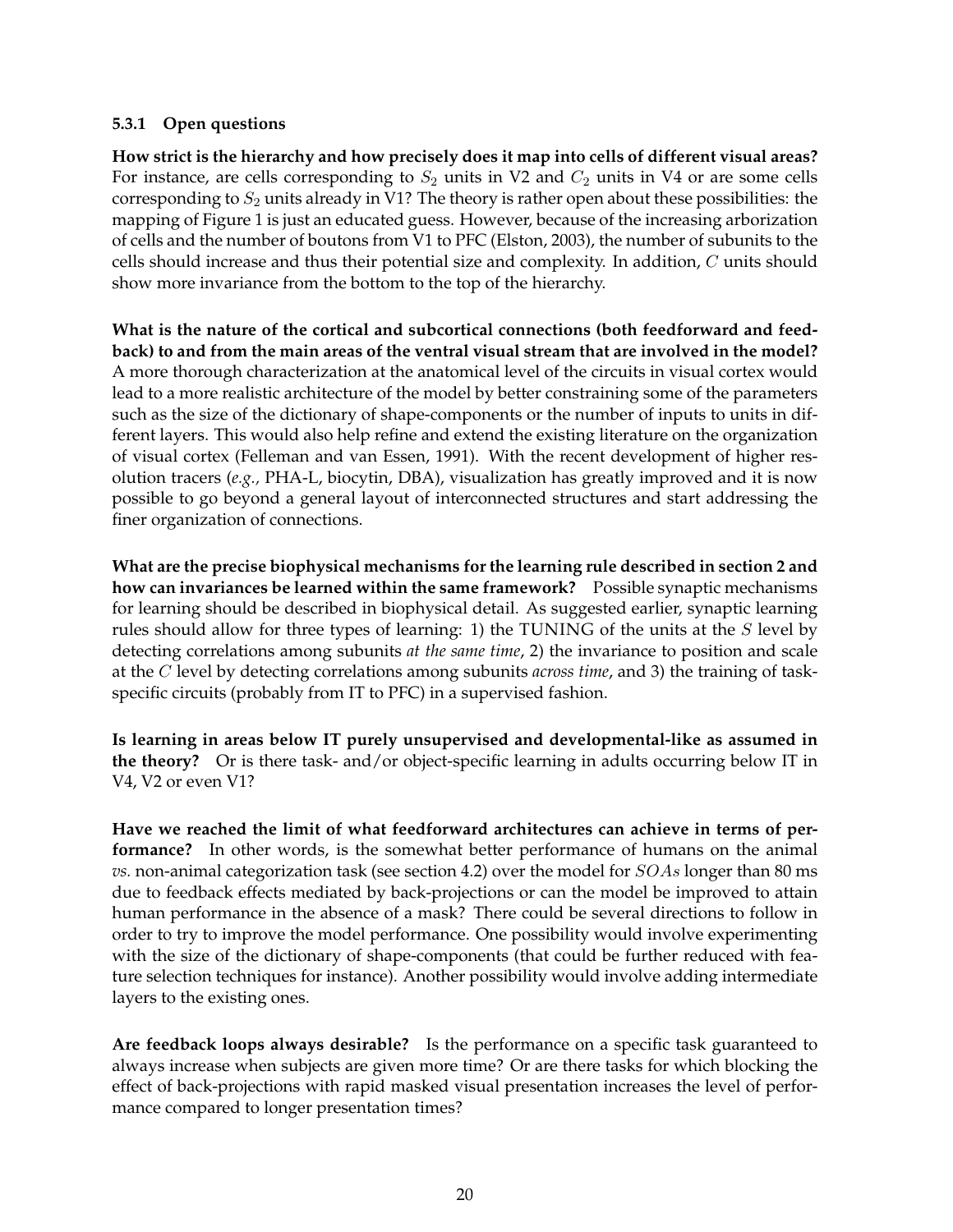#### **5.3.2 Future extensions**

**Learning the tuning of the**  $S_1$  **units.** In the present implementation of the model the tuning of the simple cells in V1 is hardwired. It is likely that it could be determined through the same passive learning mechanisms postulated for the  $S_2$ ,  $S_{2b}$  and  $S_3$  units (in V4 and PIT respectively), possibly with a slower time scale and constrained to LGN center-surround subunits. We would expect the automatic learning from natural images mostly of oriented receptive fields but also of more complex ones, including end-stopping units (as reported for instance in (DeAngelis et al., 1992) in layer 6 of V1).

**Dynamics of neuronal responses** The current implementation is completely static, for a given static image the model produces a single response in each unit. This clearly does not account for the intricate dynamics present in the brain and also precludes us from asking several questions about the encoding of visual information, learning, the relative timing across areas, *etc*. Perhaps the easiest way to solve this is by using simple single neuron models (such as an integrate-andfire neuron) for the units in the model. This question is clearly related to the biophysics of the circuitry, *i.e.,* what type of biological architectures and mechanisms can give rise to the global operations used by the model. A dynamical model would allow us to more realistically compare to experimental data. For example, the experiments described in section 4 compare the results in a categorization task between the model and human subjects. In the human psychophysics, the stimuli were masked briefly after stimulus presentation. A dynamical model would allow us to investigate the role and mechanisms responsible for masking. A dynamical model may also allow investigation of time-dependent phenomena as well as learning based on correlations across time.

**Extensions of the model to other visual inputs** There are many aspects of vision that are not currently implemented in the model. These include color, stereo, motion and time-varying stimuli. Initial work has been done to extend the model to the visual recognition of action and motions (Giese and Poggio, 2003; Sigala et al., 2005). It is likely that the same units supporting recognition of static images (the  $S<sub>4</sub>$ , view-tuned units in the model) show time sequence selectivity.

Color mechanisms from V1 to IT should be included. The present implementation only deals with gray level images (it has been shown that the addition of color information in rapid categorization tasks only leads to a mild increase in performance (Delorme et al., 2000). More complex phenomena involving color such as color constancy and the influence of the background and integration in color perception should ultimately be explained.

Stereo mechanisms from V1 to IT should also be included. Stereo and especially motion play an important role in the learning of invariances such as position and size invariance via a correlation-based rule such as the trace rule (Földiák, 1991).

**Extensions of the anatomy of the model** Even staying within the feedforward skeleton outlined here, there are many connections that are known to exist in the brain which are not accounted for in the current model. The goal of the model is to extract the basic principles used in recognition and not to copy, neuron by neuron, the entire brain. However, certain connectivity patterns may have important computational consequences. For example, there are horizontal connections in cortex that may be important in modulating and integrating information across areas beyond the receptive field.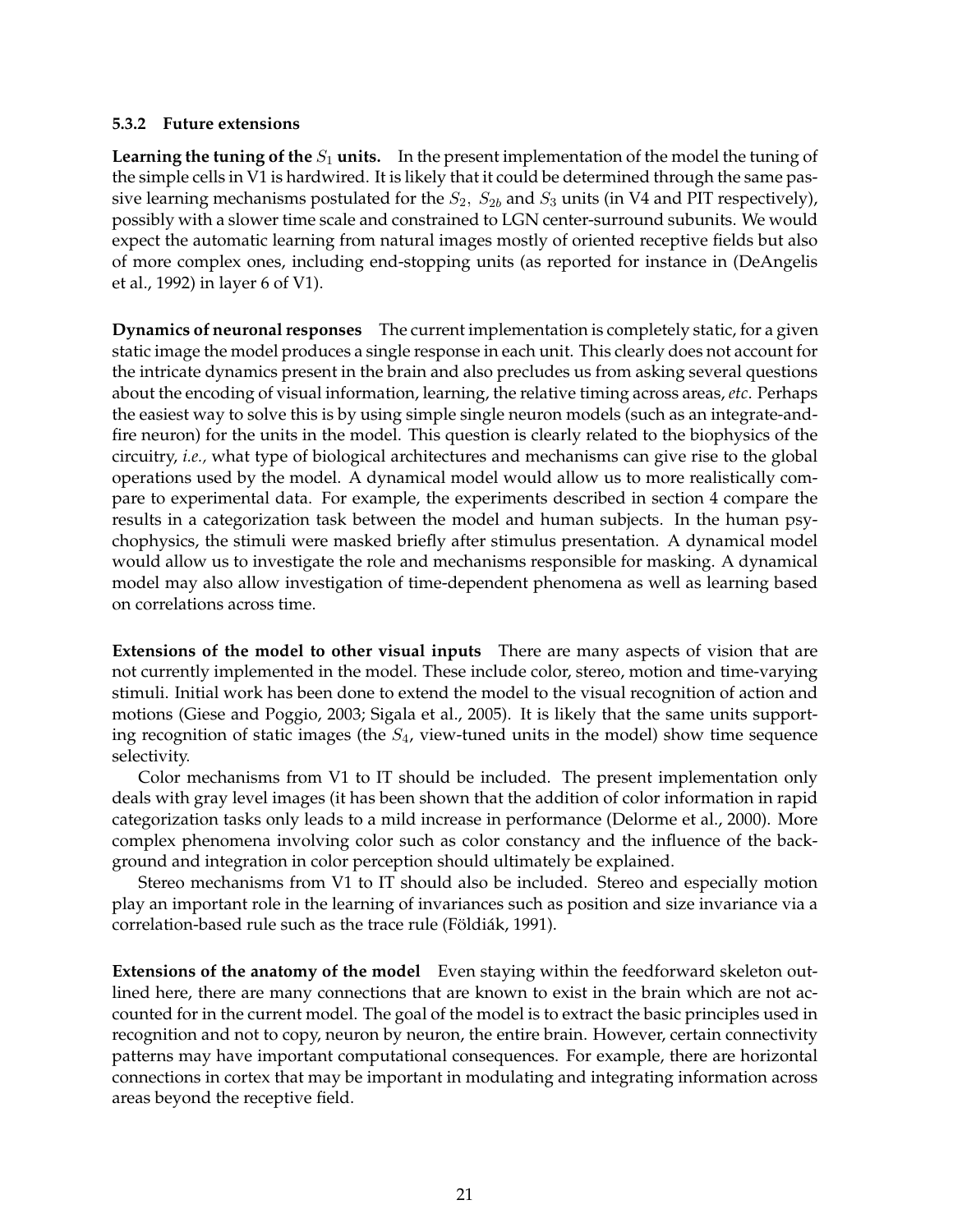**Beyond a feedforward model** It has been known for many decades now that there are abundant back-projections in the brain. In the visual system, every area projects back to its input area (with the exception of the lateral geniculate nucleus in the thalamus which does not project back to the retina). Some of these connections (*e.g.,* from V2 to V1), may play a role even during immediate recognition. However, a central assumption of the current model is that long-range backprojections (*e.g.,* from area IT to V1) do not play a role during the first 100 to 150 ms of vision. Given enough time, humans make eye movements to scan an image and performance in many object recognition tasks can increase significantly over that obtained during fast presentation.

**Visual illusions** A variety of visual illusions show striking effects that are often counterintuitive and require an explanation in terms of the neuronal circuits. While in some cases specific models have been proposed to explain one phenomenon or another, it would be interesting to explore how well the model (and thus feedforward vision) can account for those observations. A few simple examples include illusory contours (such as the Kanizsa triangle), long-range integration effects (such as the Cornsweet illusion), *etc*. More generally, it is likely that early Gestalt-like mechanisms – for detecting collinearity, symmetry, parallelism, *etc* – exist in V1 or V2 or V4. They are not present in this version of the model. It is an open and interesting question how they could be added to it in a plausible way.

# **Acknowledgements**

We would like to acknowledge Chou Hung and James DiCarlo for their contributions in the physiology experiments described in section 3. We would like to acknowledge Aude Oliva for her contribution to the psychophysics experiments described in section 4. We thank Timothee Masquellier for useful comments on this manuscript. This research was sponsored by grants from: Office of Naval Research (DARPA) under contract No. N00014-00-1-0907, McGovern fellowship (GK), National Science Foundation (ITR) under contract No. IIS-0085836, National Science Foundation (KDI) under contract No. DMS-9872936, and National Science Foundation under contract No. IIS-9800032

## **References**

- L.F. Abbott, E.T. Rolls, and M.T. Tovee. Representational capacity of face coding in monkeys. *Cereb. Cortex*, 6:498–505, 1996.
- Y. Amit and M. Mascaro. An integrated network for invariant visual detection and recognition. *Vis. Res.*, 43(19):2073–2088, 2003.
- N. Bacon-Mace, M.J. Mace, M. Fabre-Thorpe, and S.J. Thorpe. The time course of visual processing: Backward masking and natural scene categorisation. *Vis. Res.*, 45:1459–1469, 2005.
- H.B. Barlow. Possible principles underlying the transformation of sensory messages. In W.A. Rosenblith, editor, *Sensory Communication*, pages 217–234. MIT Press, Cambridge, MA, 1961.
- I. Biederman. Recognition-by-components: A theory of human image understanding. *Psych. Rev.*, 94:115–147, 1987.
- M.C. Booth and E. T. Rolls. View-invariant representations of familiar objects by neurons in the inferior temporal visual cortex. *Cereb. Cortex*, 8:510–523, 1998.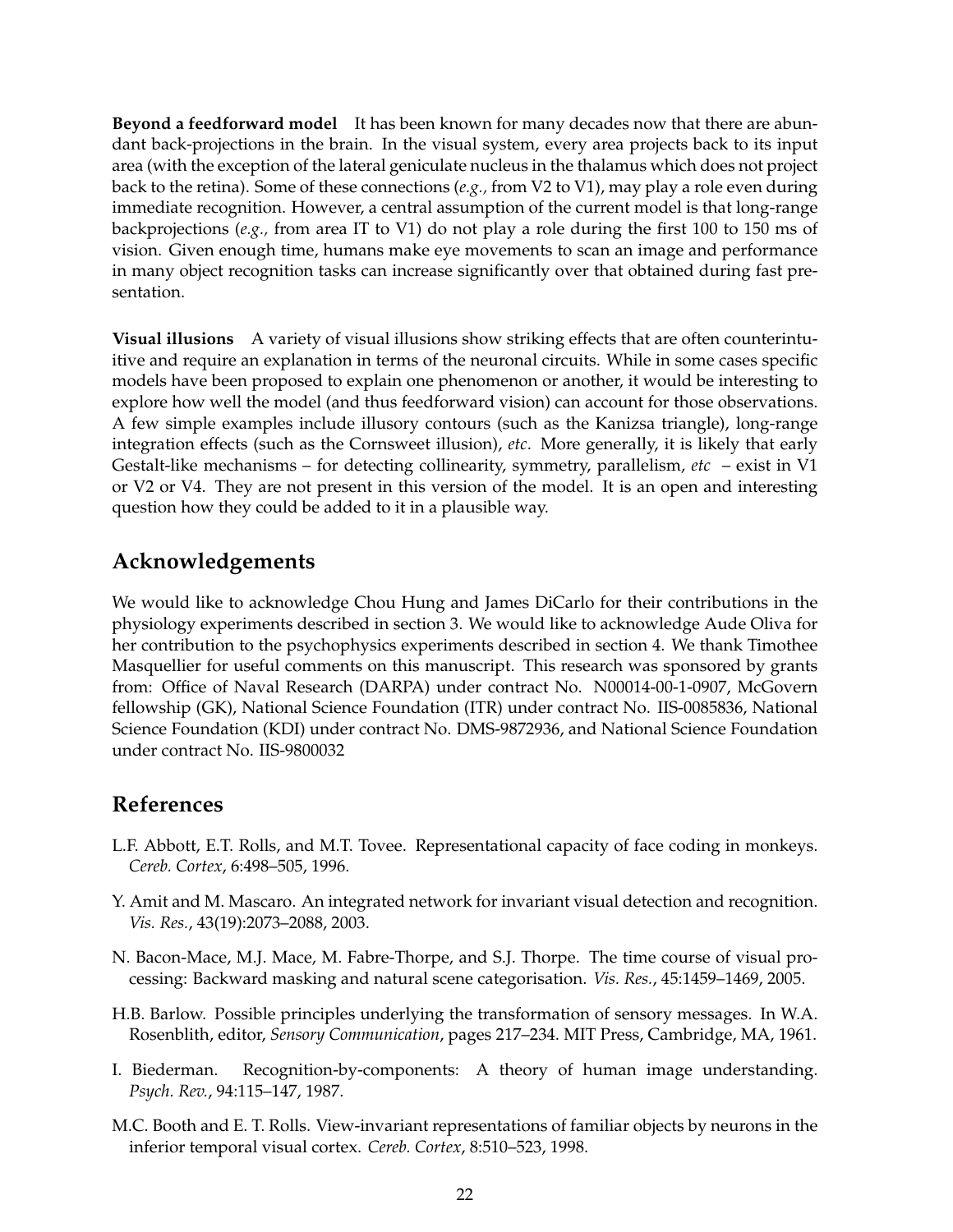- B. Breitmeyer and H. Ogmen. *Visual Masking: Time Slices through Conscious and Unconscious Vision*. Oxford University Press, 2006.
- G.C. DeAngelis, J.G. Robson, I. Ohzawa, and R.D. Freeman. Organization of suppression in receptive fields of neurons in cat visual cortex. *J. Neurophysiol.*, 68(1):144–163, July 1992.
- A. Delorme, G. Richard, and M. Fabre-Thorpe. Ultra-rapid categorisation of natural images does not rely on colour: A study in monkeys and humans. *Vis. Res.*, 40:2187–2200, 2000.
- R. Desimone, T. D. Albright, C. G. Gross, and C. Bruce. Stimulus-selective properties of inferior temporal neurons in the macaque. *J. Neurosci.*, 4(8):2051–2062, August 1984.
- G.N. Elston. Comparative studies of pyramidal neurons in visual cortex of monkeys. In J.H. Kaas and C. Collins, editors, *The primate visual system*, pages 365–385. CRC Press, Boca Raton, FL, 2003.
- J.T. Enns and V. Di Lollo. What's new in masking? *Trends in Cogn. Sci.*, 4(9):345–351, 2000.
- L. Fei-Fei, R. Fergus, and P. Perona. Learning generative visual models from few training examples: An incremental bayesian approach tested on 101 object categories. In *Proc. IEEE CVPR, Workshop on Generative-Model Based Vision*, 2004.
- D.J. Felleman and D.C. van Essen. Distributed hierarchical processing in the primate cerebral cortex. *Cereb. Cortex*, 1:1–47, 1991.
- P. Földiák. Learning invariance from transformation sequences. *Neural Comp.*, 3:194–200, 1991.
- D.J. Freedman, M. Riesenhuber, T. Poggio, and E.K. Miller. Visual categorization and the primate prefrontal cortex: Neurophysiology and behavior. *J. Neurophysiol.*, 88:930–942, 2002.
- W.A. Freiwald, D.Y. Tsao, R.B.H. Tootell, and M.S. Livingstone. Complex and dynamic receptive field structure in macaque cortical area V4d. *J. Vision*, 4(8):184a, 2005.
- K. Fukushima. Neocognitron: A self-organizing neural network model for a mechanism of pattern recognition unaffected by shift in position. *Biol. Cyb.*, 36:193–202, 1980.
- J.L. Gallant, C.E. Connor, S. Rakshit, J.W. Lewis, and D.C. Van Essen. Neural responses to polar, hyperbolic, and cartesian gratings in area V4 of the macaque monkey. *J. Neurophysiol.*, 76:2718–2739, 1996.
- T.J. Gawne and J.M. Martin. Responses of primate visual cortical V4 neurons to simultaneously presented stimuli. *J. Neurophysiol.*, 88:1128–1135, 2002.
- M. Giese and T. Poggio. Neural mechanisms for the recognition of biological movements and action. *Nat. Rev. Neurosci.*, 4:179–192, 2003.
- C.G. Gross. *Brain Vision and Memory: Tales in the History of Neuroscience*. MIT Press, 1998.
- C.G. Gross, C. E. Rocha-Miranda, and D. B. Bender. Visual properties of neurons in inferotemporal cortex of the macaque. *J. Neurophysiol.*, 35:96–111, 1972.
- J. Hegdé and D. C. van Essen. A comparative study of shape representation in macaque visual areas V2 and V4. *Cereb. Cortex*, 2006.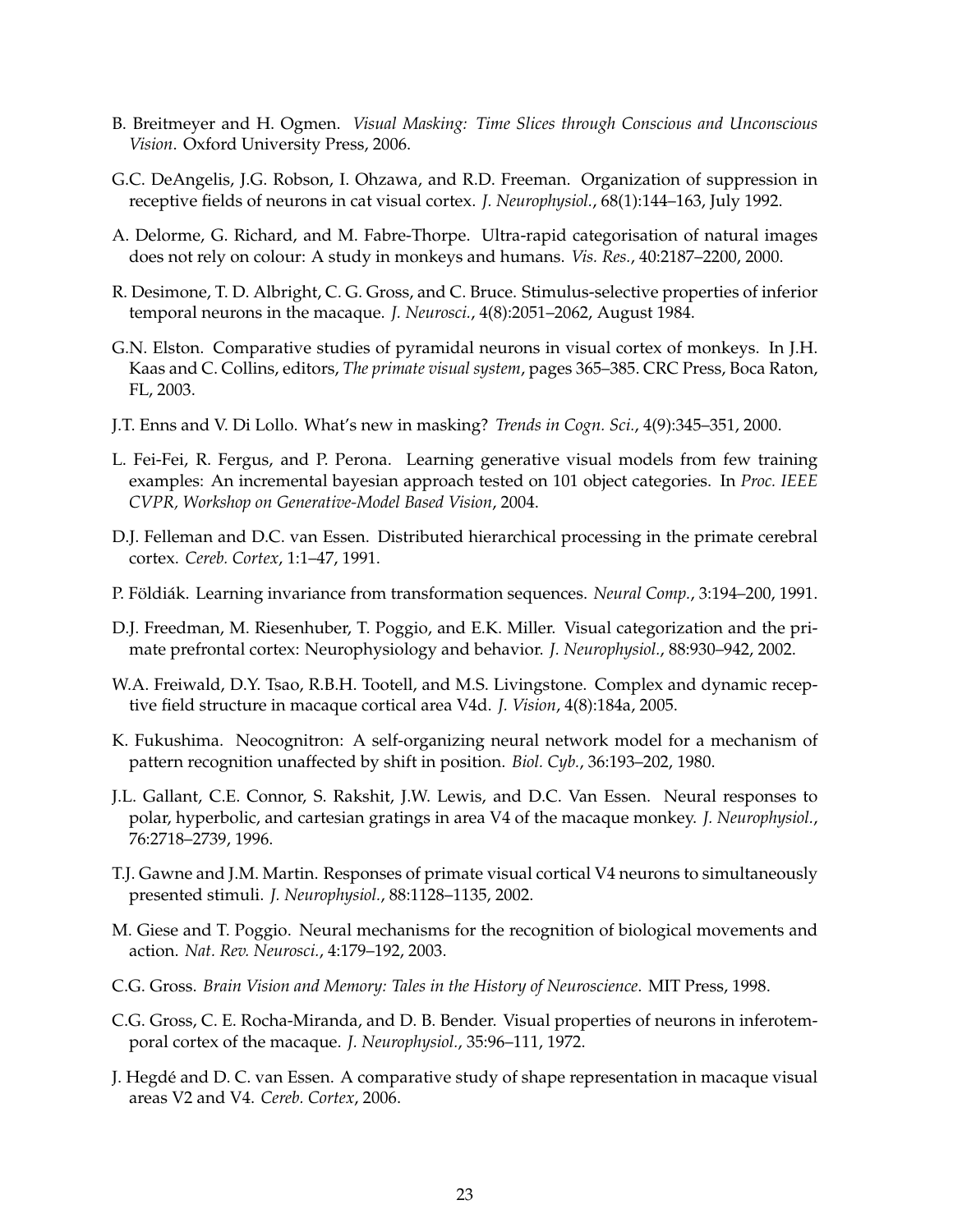- J. K. Hietanen, D. I. Perrett, M. W. Oram, P. J. Benson, and W. H. Dittrich. The effects of lighting conditions on responses of cells selective for face views in the macaque temporal cortex. *Exp. Brain Res.*, 89:157–171, 1992.
- D.H. Hubel and T.N. Wiesel. Receptive fields, binocular interaction and functional architecture in the cat's visual cortex. *J. Physiol.*, 160:106–154, 1962.
- C. Hung, G. Kreiman, T. Poggio, and J. DiCarlo. Fast read-out of object identity from macaque inferior temporal cortex. *Science*, 310:863–866, November 2005.
- C. Keysers, D. K. Xiao, P. Földiák, and D. I. Perrett. The speed of sight. *J. Cogn. Neurosci.*, 13: 90–101, 2001.
- E. Kobatake and K. Tanaka. Neuronal selectivities to complex object features in the ventral visual pathway of the macaque cerebral cortex. *J. Neurophysiol.*, 71:856–867, 1994.
- G. Kreiman, C. Hung, T. Poggio, and J. DiCarlo. Object selectivity of local field potentials and spikes in the inferior temporal cortex of macaque monkeys. *Neuron*, 49:433–445, 2006.
- V.A.F. Lamme and P.R. Roelfsema. The disctinct modes of vision offered by feedforward and recurrent processing. *Trends in Neurosci.*, 23:571–579, 2000.
- I. Lampl, D. Ferster, T. Poggio, and M. Riesenhuber. Intracellular measurements of spatial integration and the MAX operation in complex cells of the cat primary visual cortex. *J. Neurophysiol.*, 92:2704–2713, 2004.
- Y. LeCun, L. Bottou, Y. Bengio, and P. Haffner. Gradient-based learning applied to document recognition. *Proc. of the IEEE*, 86(11):2278–2324, November 1998.
- F.F. Li, R. VanRullen, C. Koch, and P. Perona. Rapid natural scene categorization in the near absence of attention. *Proc. Nat. Acad. Sci. USA*, 99:9596–9601, 2002.
- N.K. Logothetis and D.L. Sheinberg. Visual object recognition. *Ann. Rev. Neurosci.*, 19:577–621, 1996.
- N.K. Logothetis, J. Pauls, and T. Poggio. Shape representation in the inferior temporal cortex of monkeys. *Curr. Biol.*, 5:552–563, 1995.
- N.K. Logothetis, J. Pauls, M. Augath, T. Trinath, and A. Oeltermann. Neurophysiological investigation of the basis of the fMRI signal. *Nature*, 412:150–157, 2001.
- L.E. Mahon and R.L. DeValois. Cartesian and non-cartesian responses in LGN, V1, and V2 cells. *Vis. Neurosci.*, 18:973–981, 2001.
- B.W. Mel. SEEMORE: Combining color, shape, and texture histogramming in a neurally inspired approach to visual object recognition. *Neural Comp.*, 9:777–804, 1997.
- E.K. Miller. The prefrontal cortex and cognitive control. *Nat. Rev. Neurosci.*, 1:59–65, 2000.
- U. Mitzdorf. Current source-density method and application in cat cerebral cortex: Investigation of evoked potentials and EEG phenomena. *Physiol. Rev.*, 65:37–99, 1985.
- J. Mutch and D. Lowe. Multiclass object recognition with sparse, localized features. In *Proc. IEEE Conf. on Comput. Vision and Pattern Recognit.*, 2006.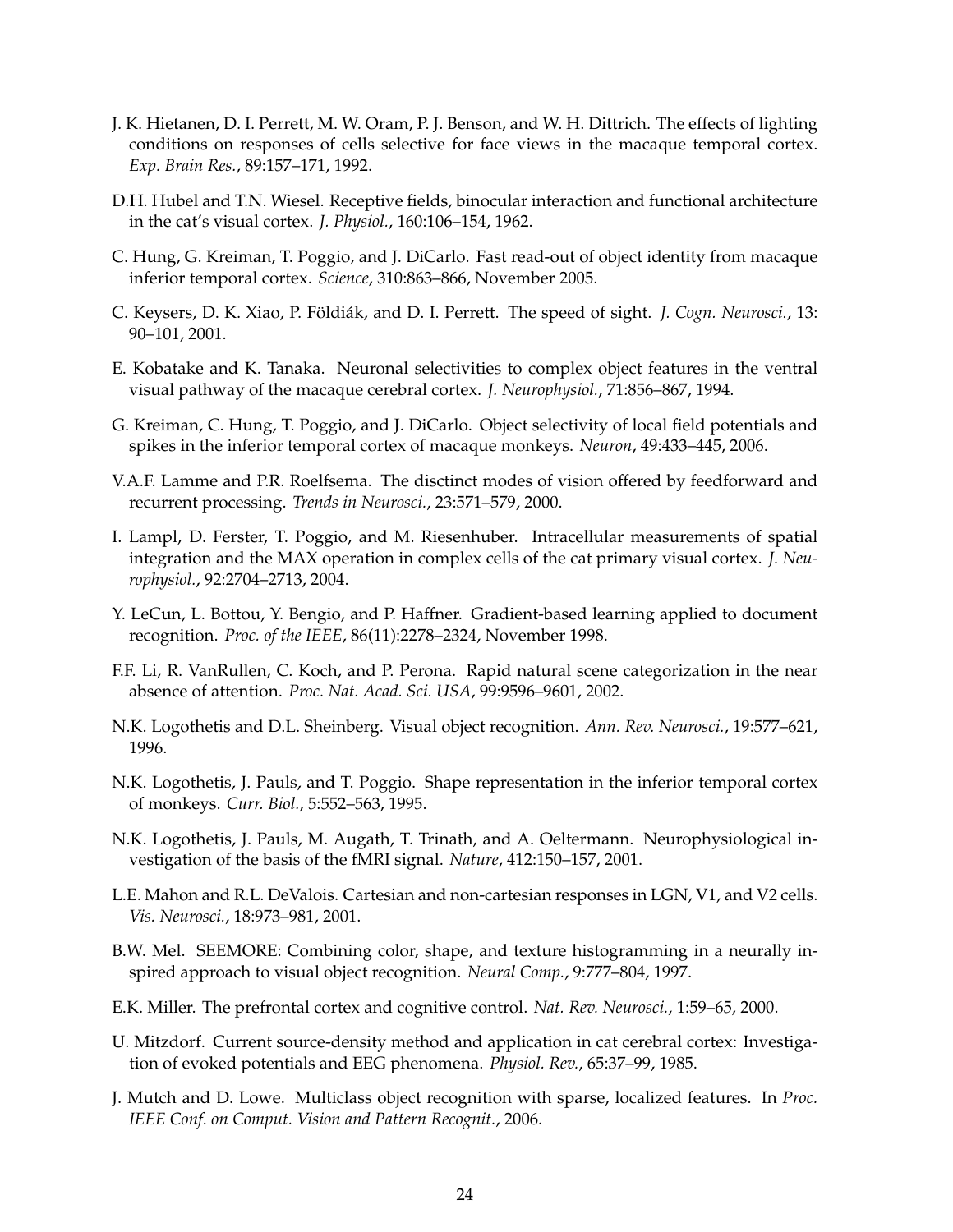- H. Nakamura, R. Gattass, R. Desimone, and L.G. Ungerleider. The modular organization of projections from areas V1 and V2 to areas V4 and TEO in macaques. *J. Neurosci.*, 13(9):3681– 3691, 1993.
- B.A. Olshausen, C.H. Anderson, and D.C. Van Essen. A neurobiological model of visual attention and invariant pattern recognition based on dynamic routing of information. *J. Neurosci.*, 13(11):4700–19, 1993.
- A. Pasupathy and C.E Connor. Shape representation in area V4: Position-specific tuning for boundary conformation. *J. Neurophysiol.*, 86(5):2505–2519, 2001.
- D.I. Perrett and M. Oram. Neurophysiology of shape processing. *Img. Vis. Comput.*, 11:317–333, 1993.
- D.I. Perrett, J.K. Hietanen, M.W. Oram, and P.J. Benson. Organization and functions of cells responsive to faces in the temporal cortex. *Philos. Trans. Roy. Soc. B*, 335:23–30, 1992.
- T. Poggio and E. Bizzi. Generalization in vision and motor control. *Nature*, 431:768–774, 2004.
- T. Poggio and S. Edelman. A network that learns to recognize 3D objects. *Nature*, 343:263–266, 1990.
- M.C. Potter. Meaning in visual search. *Science*, 187:565–566, 1975.
- J. H. Reynolds, L. Chelazzi, and R. Desimone. Competitive mechanisms subserve attention in macaque areas V2 and V4. *J. Neurosci.*, 19:1736–1753, 1999.
- M. Riesenhuber and T. Poggio. Hierarchical models of object recognition in cortex. *Nat. Neurosci.*, 2:1019–1025, 1999.
- E.T. Rolls, M.J. Tovee, and S. Panzeri. The neurophysiology of backward visual masking: Information analysis. *J. Comp. Neurol.*, 11:300–311, 1999.
- G.A. Rousselet, M.J. Mace, and M. Fabre-Thorpe. Is it an animal? Is it a human face? Fast processing in upright and inverted natural scenes. *J. Vision*, 3:440–455, 2003.
- T. Sato. Interactions of visual stimuli in the receptive fields of inferior temporal neurons in awake macaques. *Exp. Brain Res.*, 74(2):263–271, 1989.
- E.L. Schwartz, R. Desimone, T.D. Albright, and C.G. Gross. Shape recognition and inferior temporal neurons. *Proc. Nat. Acad. Sci. USA*, 80(18):5776–8, September 1983.
- T. Serre. *Learning a dictionary of shape-components in visual cortex: Comparison with neurons, humans and machines*. PhD thesis, Massachusetts Institute of Technology, Cambridge, MA, April 2006.
- T. Serre and M. Riesenhuber. Realistic modeling of simple and complex cell tuning in the HMAX model, and implications for invariant object recognition in cortex. AI Memo 2004- 017 / CBCL Memo 239, MIT, Cambridge, MA, 2004.
- T. Serre, M. Kouh., C. Cadieu, U. Knoblich, G. Kreiman, and T. Poggio. A theory of object recognition: computations and circuits in the feedforward path of the ventral stream in primate visual cortex. AI Memo 2005-036 / CBCL Memo 259, MIT, Cambridge, MA, 2005.
- T. Serre, A. Oliva, and T. Poggio. A feedforward architecture accounts for rapid categorization. *Proceedings of the National Academy of Science*, 2007a. in press.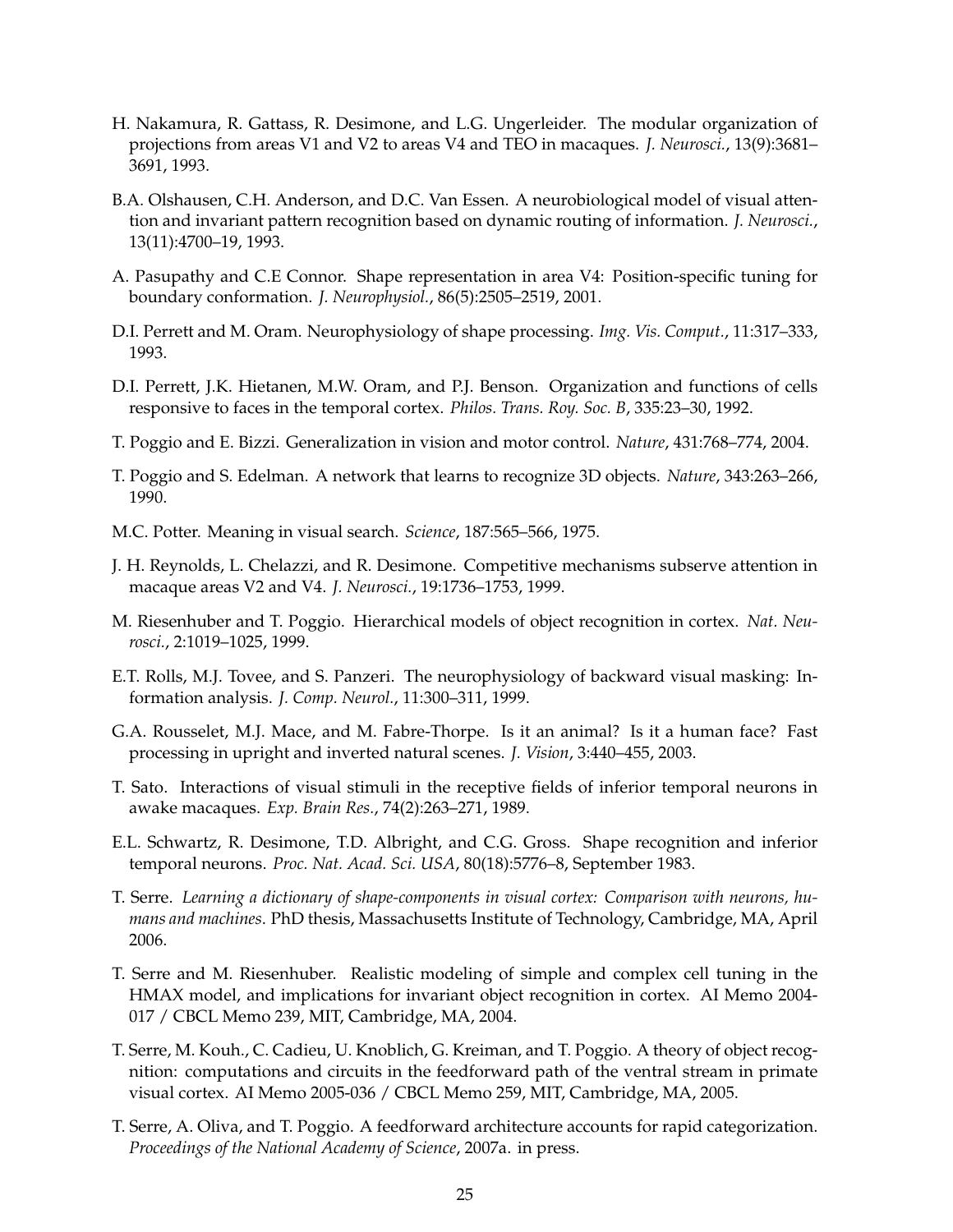- T. Serre, L. Wolf, S. Bileschi, M. Riesenhuber, and T. Poggio. Robust object recognition with cortex-like mechanisms. *IEEE Trans. on Pattern Analysis and Machine Intelligence*, 29(3):411– 426, 2007b.
- R. Sigala, T. Serre, T. Poggio, and M. Giese. Learning features of intermediate complexity for the recognition of biological motion. In *Proc. of the Intern. Conf. Artif. Neural Ntw.*, 2005.
- D.J. Simons and R.A. Rensink. Change blindness: past, present and future. *Trends in Cogn. Sci.*, 9(1):16–20, 2005.
- K. Tanaka. Inferotemporal cortex and object vision. *Ann. Rev. Neurosci.*, 19:109–139, 1996.
- S.J. Thorpe. Ultra-rapid scene categorisation with a wave of spikes. In *Proc. of Biologically Motivated Computer Vision*, 2002.
- S.J. Thorpe and M. Fabre-Thorpe. Seeking categories in the brain. *Science*, 291:260–263, 2001.
- S.J. Thorpe, D. Fize, and C. Marlot. Speed of processing in the human visual system. *Nature*, 381:520–522, 1996.
- A. Torralba and A. Oliva. Statistics of natural image categories. *Network: Computat. Neural Syst.*, 14:391–412, 2003.
- M.J. Tovee, E.T. Rolls, A. Treves, and R.P. Bellis. Information encoding and the response of single neurons in the primate temporal visual cortex. *J. Neurophysiol.*, 1993.
- A. M. Treisman and G. Gelade. A feature-integration theory of attention. *Cog. Psych.*, 12:97–136, 1980.
- S. Ullman, M. Vidal-Naquet, and E. Sali. Visual features of intermdediate complexity and their use in classification. *Nat. Neurosci.*, 5(7):682–687, 2002.
- L.G. Ungerleider and J.V. Haxby. 'What' and 'where' in the human brain. *Curr. Op. Neurobiol.*, 4:157–165, 1994.
- L.G. Valiant. Memorization and association on a realistic neural model. *Neural Comp.*, 17:527– 555, 2005.
- R. VanRullen and C. Koch. Visual selective behavior can be triggered by a feed-forward process. *J. Comp. Neurol.*, 15:209–217, 2003.
- J.D. Victor, F. Mechler, M.A. Repucci, K.P. Purpura, and T. Sharpee. Responses of V1 neurons to two-dimensional hermite functions. *J. Neurophysiol.*, 95:379–400, 2006.
- G. Wallis and E.T. Rolls. A model of invariant object recognition in the visual system. *Prog. Neurobiol.*, 51:167–194, 1997.
- H. Wersing and E. Koerner. Learning optimized features for hierarchical models of invariant recognition. *Neural Comp.*, 15(7):1559–1588, 2003.
- J.M. Wolfe and S.C. Bennett. Preattentive object files: Shapeless bundles of basic features. *Vis. Res.*, 37:25–44, 1997.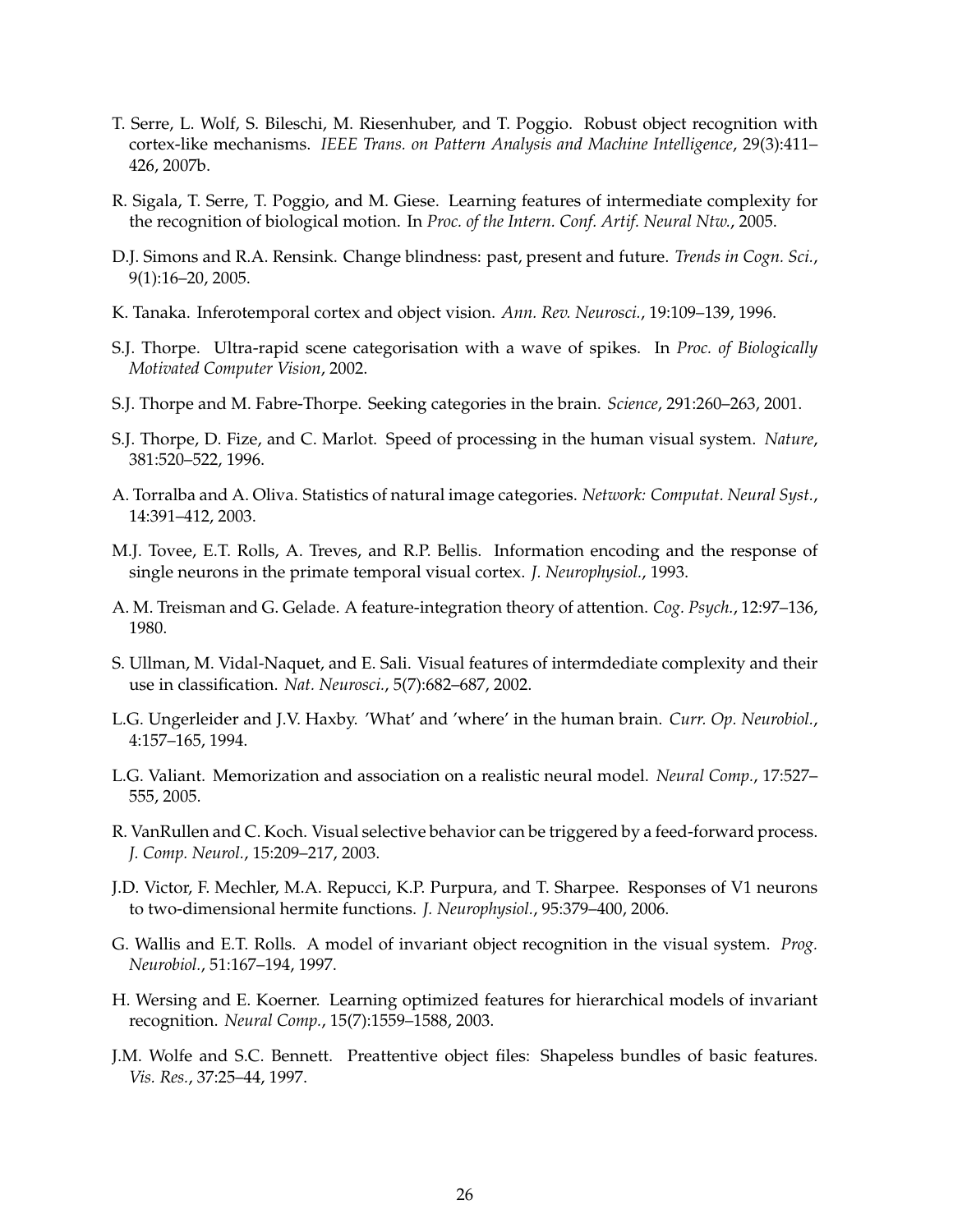# **6 Figure Captions**

**Figure 1.** Tentative mapping between structural primitives of the ventral stream in the primate visual system (Felleman and van Essen, 1991) (left) and functional primitives of the theory. The model, which is feedforward (apart from local recurrent circuits), attempts to describe the initial stage of visual processing, *immediate recognition*, corresponding to the output of the top of the hierarchy and to the first 150 milliseconds in visual recognition. Colors encode the tentative correspondences between model layers and brain areas. Stages of *simple* cells with Gaussianlike TUNING (plain circles and arrows), which provide generalization (Poggio and Bizzi, 2004), are interleaved with layers of *complex* units (dotted circles and arrows), which perform a MAXlike operation on their inputs and provide invariance to position and scale (pooling over scales is not shown in the figure). Both operations may be performed by the same local recurrent circuits of lateral inhibition (see text). It is important to point out that the hierarchy is probably not as strict as depicted here. In addition there may be cells with relatively complex receptive fields already in V1. The main route from the feedforward ventral pathway is denoted with black arrows while the bypass route (Nakamura et al., 1993) is denoted with green arrows. Learning in the *simple* unit layers from V2/V4 up to IT (including the S4 view-tuned units) is assumed to be stimulus-driven. It only depends on task-independent visual experience-dependent tuning of the units. Supervised learning occurs at the level of the circuits in PFC (two sets of possible circuits for two of the many different recognition tasks – identification and categorization – are indicated in the figure at the level of PFC). Modified from (Serre et al., 2007a), Figure 1.

**Figure 2.** A quantitative comparison between model  $C_2$  units and V4 cells. A) Stimulus configuration (modified from Figure 1A in (Reynolds et al., 1999)): The stimulus in position 1 is denoted as the reference and the stimulus in position 2 as the probe. As in (Reynolds et al., 1999) we computed a *selectivity* index (which indicates how selective a cell is to an isolated stimulus in position 1 *vs.* position 2 alone) and a *sensory interaction* index (which indicates how selective the cell is to the paired stimuli *vs.* the reference stimulus alone), see text and (Serre et al., 2005) for details. **B)** Side-by-side comparison between V4 neurons (left, adapted from Fig. 5 in (Reynolds et al., 1999)) while the monkey attends away from the receptive field location and  $C_2$ units (right). Consistent with the physiology, the addition of a second stimulus in the receptive field of the  $C_2$  unit moves the response of the unit toward that of the second stimulus alone, *i.e.*, the response to the clutter condition lies between the responses to the individual stimuli.

**Figure 3. A)**. Classification performance based on the spiking activity from IT neurons (black) and  $C_{2b}$  units from the model (gray). The performance shown here is based on the categorization task where the classifier was trained based on the category of the object. A linear classifier was trained using the responses to the 77 objects at a single scale and position (shown for one object by "TRAIN"). The classifier performance was evaluated using shifted or scaled versions of the same 77 objects (shown for one object by "TEST"). During training, the classifier was never presented with the unit responses to the shifted or scaled objects. The left-most column shows the performance for training and testing on separate repetitions of the objects at the same standard position and scale (this is shown only for the IT neurons because there is no variability in the model which is deterministic). The second bar shows the performance after training on the standard position and scale (3.4 degrees, center of gaze) and testing on the shifted and scaled images. The dashed horizontal line indicates chance performance (12.5%, 1 out of 8 possible categories). Error bars show standard deviatons over 20 random choices of the units used for training/testing. **B)**. Classification performance for reading out object category as a function of the relative size (area ratio) of object to background. Here the classifier was trained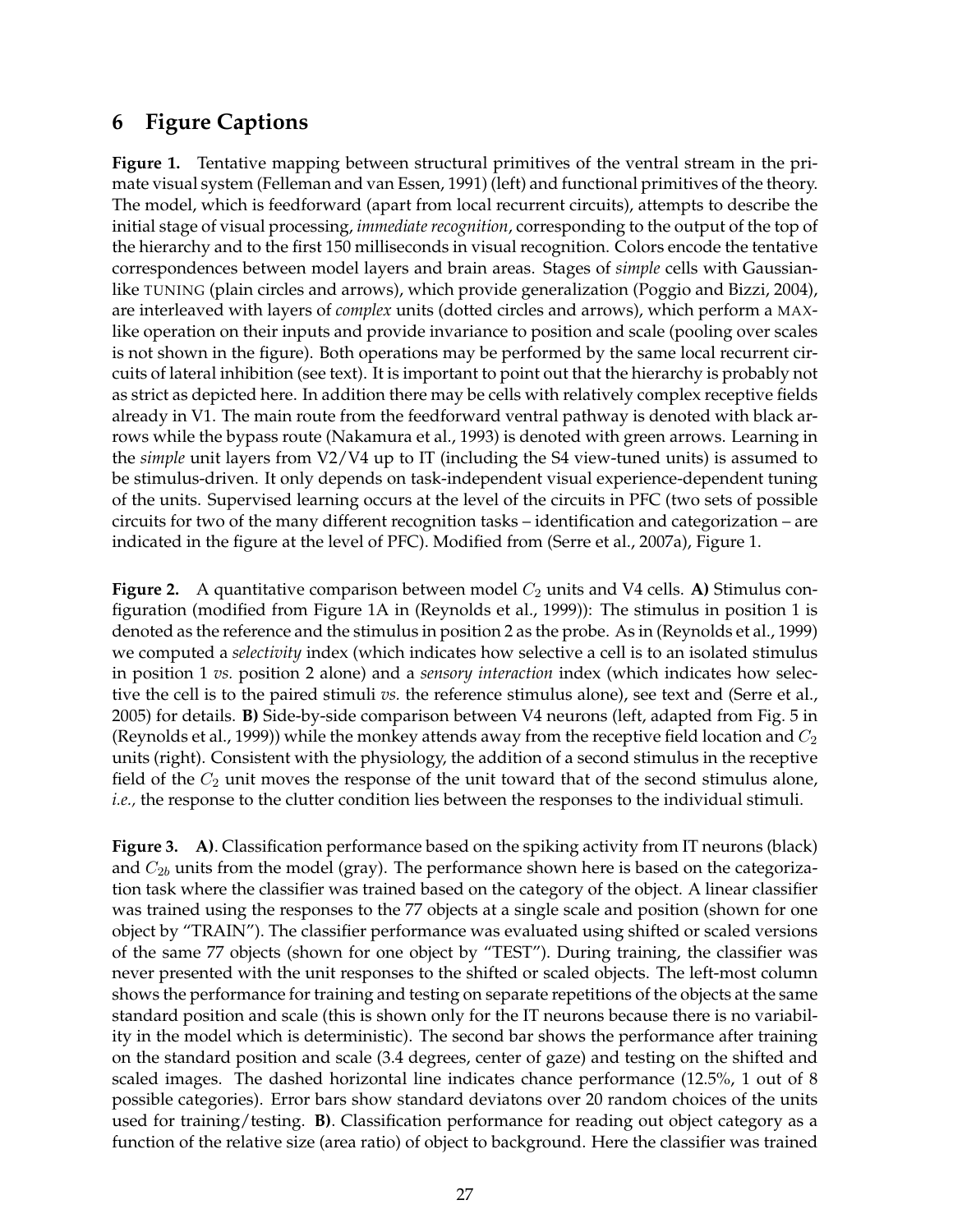using the responses of 256 units to the objects presented in cluttered backgrounds. The classifier performance was evaluated using the same objects embedded in different backgrounds. The horizontal dashed line indicates chance performance obtained by randomly shuffling the object labels during training.**C)**. Classification performance for reading out object category in the presence of two objects. We exhaustively studied all possible pairs using the same 77 objects as in part A (see two examples on the upper left part of the figure). The classifier was trained with images containing two objects and the label corresponded to the category of one of them. During testing, the classifier's prediction was considered to be a hit if it correctly categorized either of the objects present in the image. The dashed line indicates change performance obtained by randomly assigning object labels during training.

**Figure 4.** Comparison between the model and human observers. Images showed either an animal embedded in a natural background or a natural scene without any animals. Images were flashed for 20 ms followed by a 30 ms blank and a 80 ms mask. Human observers or the model were queried to respond indicating whether an animal was present or not. The figure shows the accuracy as  $d'$  (the higher the value of the  $d'$ , the better the performance), for the model (red) and humans (blue) across 1, 200 animal and non-animal stimuli. The model is able to predict the level of performance of human observers (overall 82% for the model *vs.* 80% for human observers). For both the model and human observers the level of performance is highest on the close-body condition and drops gradually as the amount of clutter increases in the image from close-body to medium-body and far-body. Modified from (Serre et al., 2007a), Figure 3A.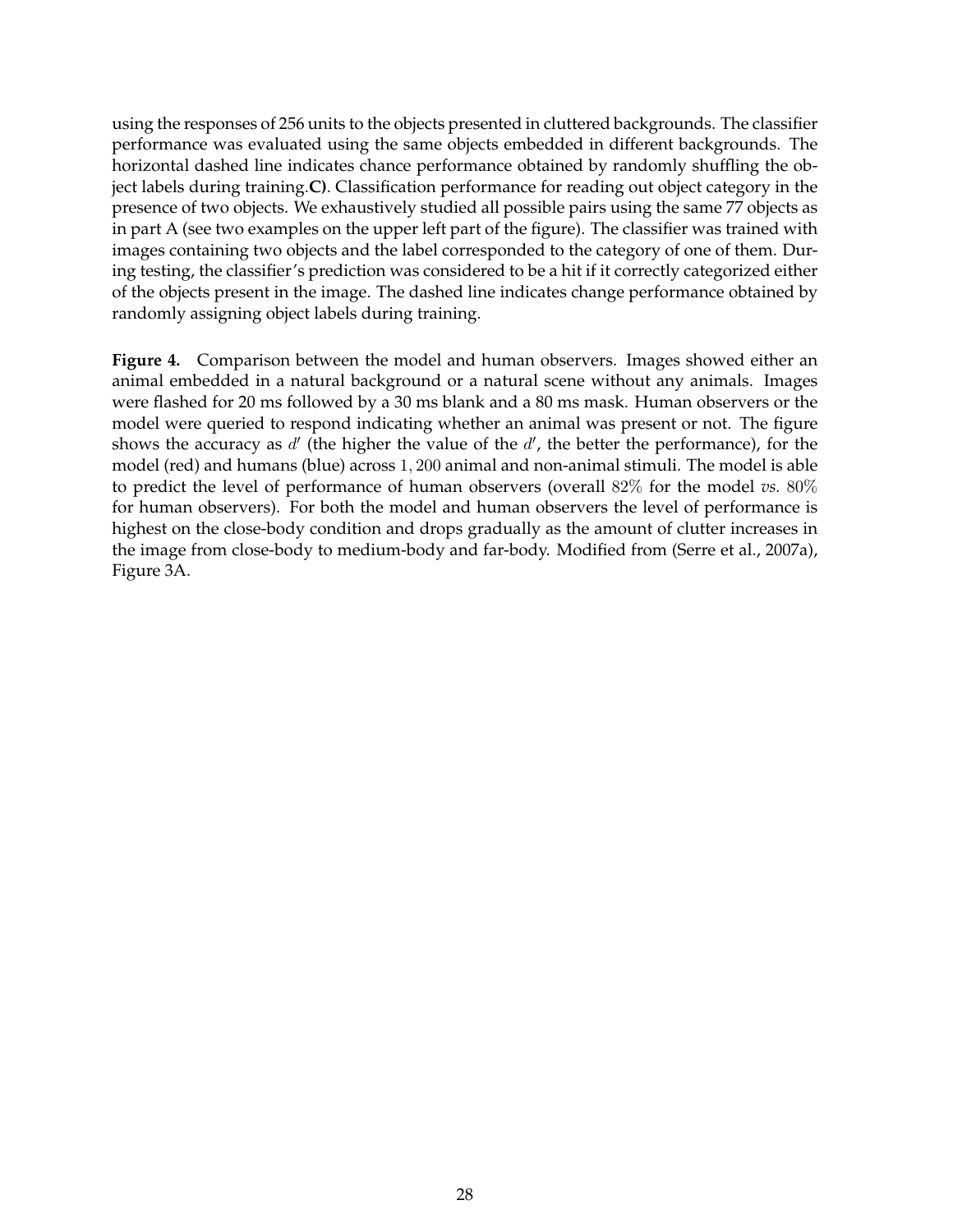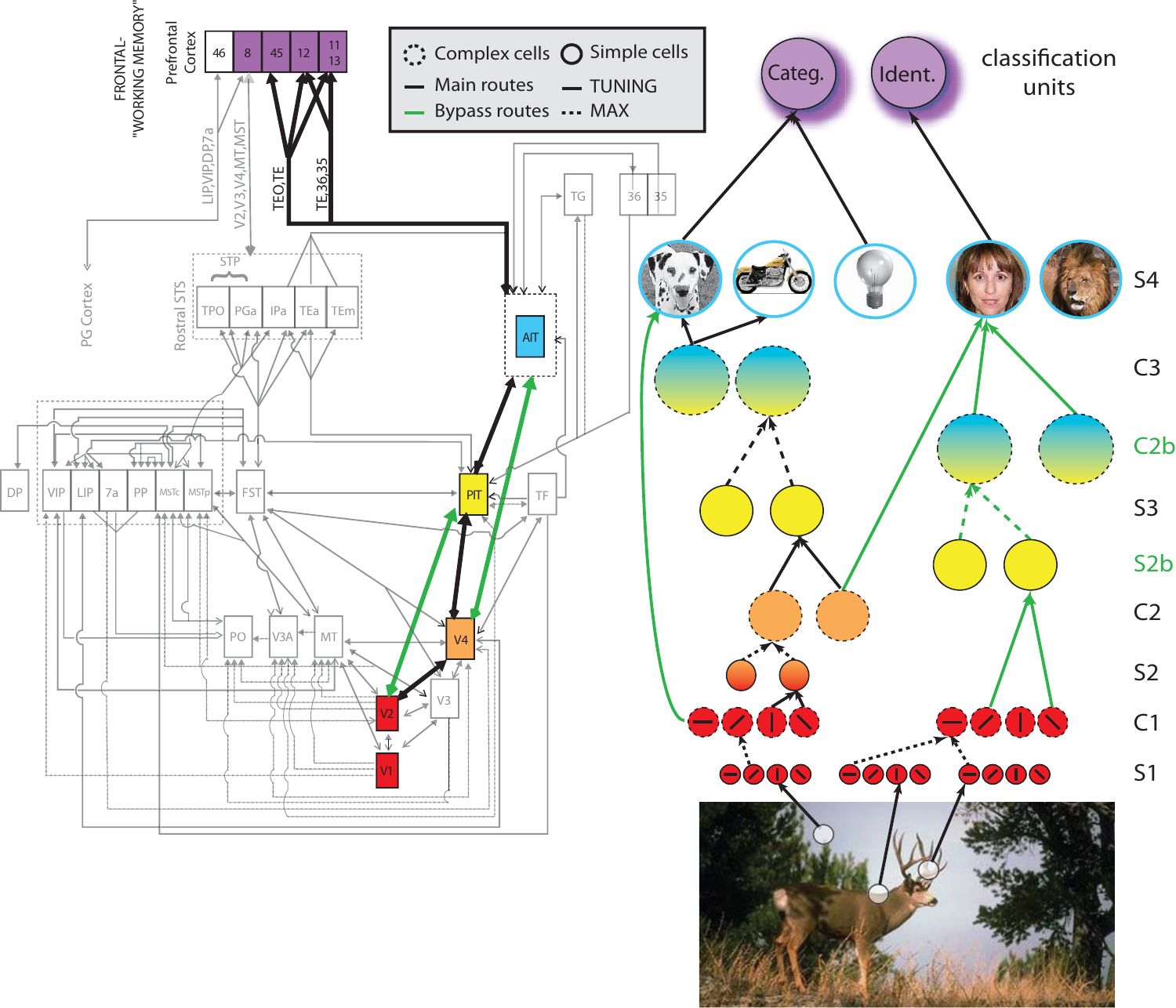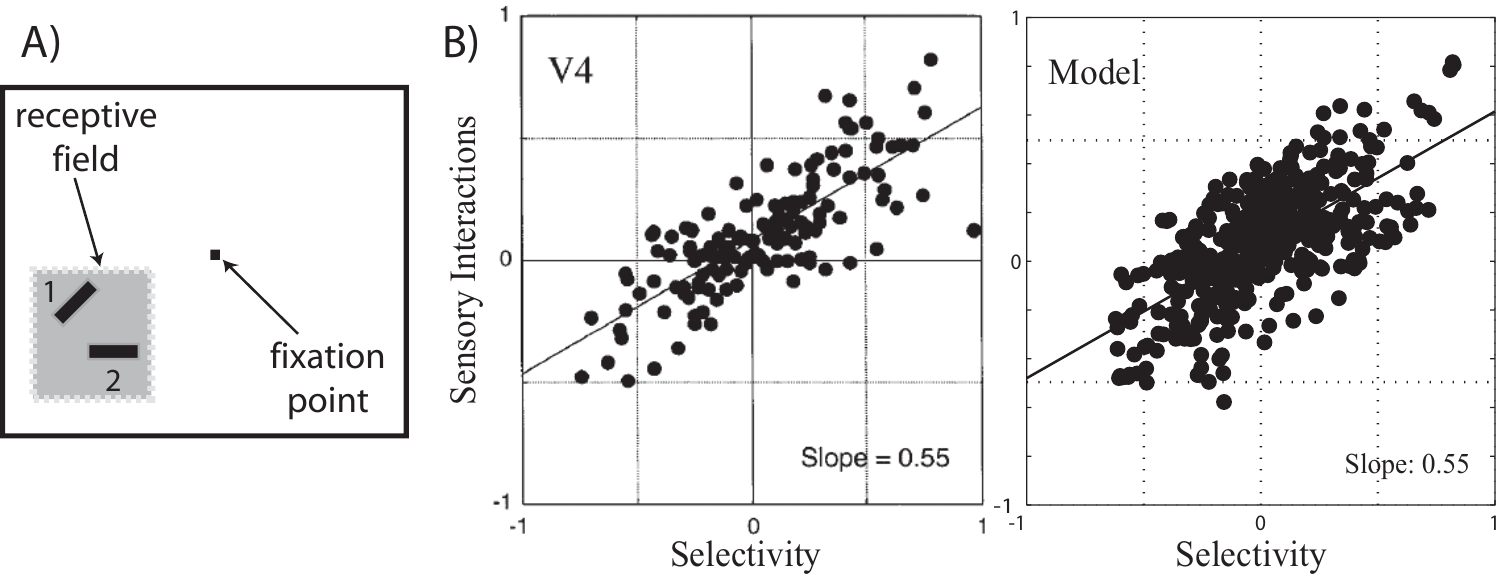